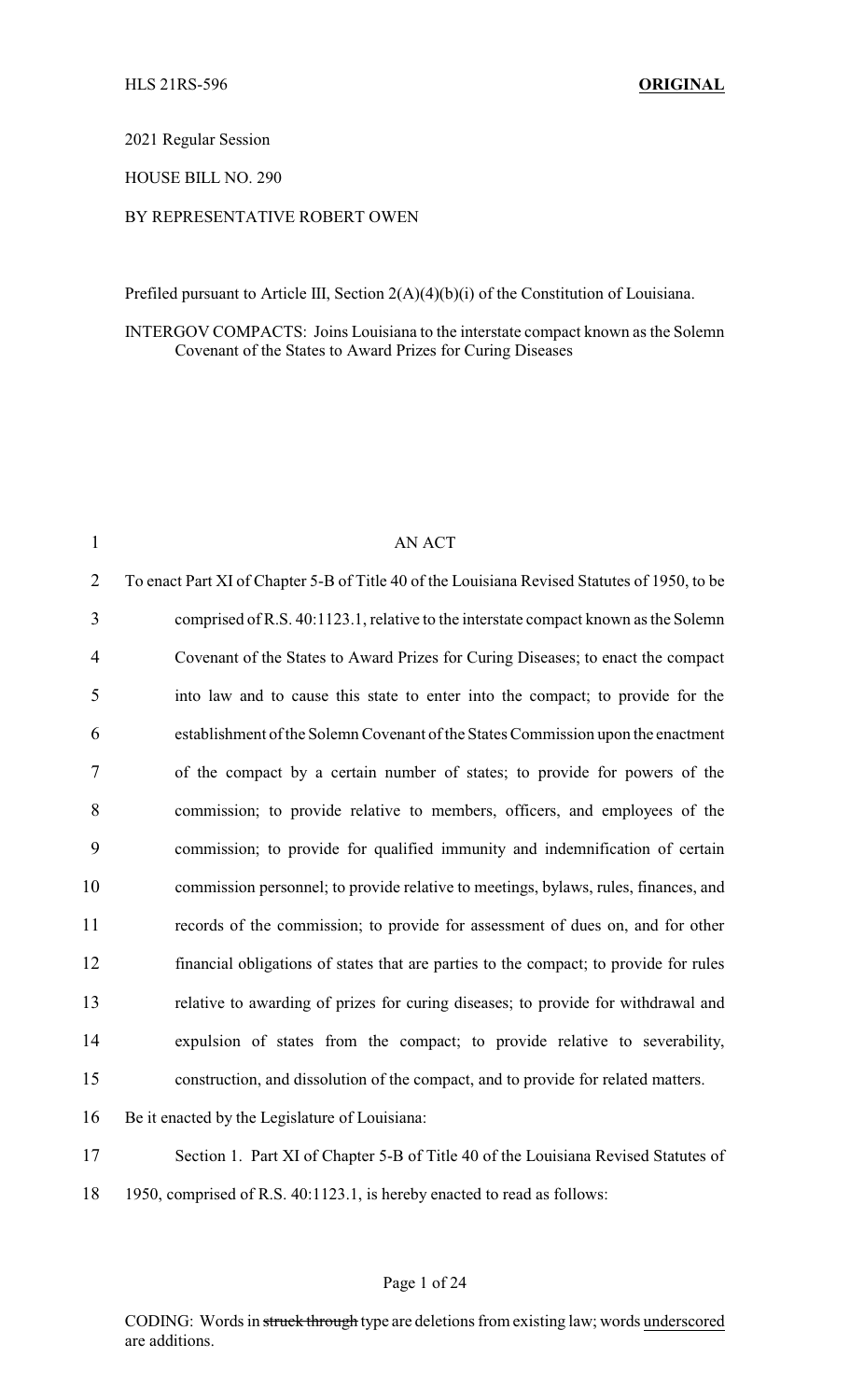| $\mathbf{1}$ | PART XI. SOLEMN COVENANT OF THE STATES                                                    |
|--------------|-------------------------------------------------------------------------------------------|
| 2            | TO AWARD PRIZES FOR CURING DISEASES                                                       |
| 3            | §1123.1. Solemn Covenant of the States to Award Prizes for Curing Diseases;               |
| 4            | adoption                                                                                  |
| 5            | The Solemn Covenant of the States to Award Prizes for Curing Diseases is                  |
| 6            | hereby recognized and enacted into law and entered into by this state with all states     |
| 7            | legally joining therein in the form substantially as follows:                             |
| 8            | Article I. Definitions                                                                    |
| 9            | For purposes of this compact:                                                             |
| 10           | (1) "Compacting state" means either of the following:                                     |
| 11           | (a) Any state that has enacted the compact and which has not withdrawn or                 |
| 12           | been suspended pursuant to Article XIV of the compact.                                    |
| 13           | (b) The federal government in accordance with the commission's bylaws.                    |
| 14           | (2) "Compact" means the Solemn Covenant of the States to Award Prizes for                 |
| 15           | Curing Diseases enacted in this Section.                                                  |
| 16           | (3) "Non-compacting state" means any state or the federal government, if it               |
| 17           | is not at the time a compacting state.                                                    |
| 18           | (4) "Public health expenses" means the amount of all costs paid by taxpayers              |
| 19           | in a specified geographic area relating to a particular disease.                          |
| 20           | "State" means any state, district, or territory of the United States of<br>(5)            |
| 21           | America.                                                                                  |
| 22           | Article II. Establishment of the Commission; Membership                                   |
| 23           | (1) Upon the enactment of the compact by six states, the compacting states                |
| 24           | shall establish the Solemn Covenant of States Commission.                                 |
| 25           | The commission is a body corporate and politic and an instrumentality                     |
| 26           | of each of the compacting states and is solely responsible for its liabilities, except as |
| 27           | otherwise specifically provided in the compact.                                           |
| 28           | (3) Each compacting state shall be represented by one member as selected                  |
| 29           | by the compacting state. Each compacting state shall determine its member's               |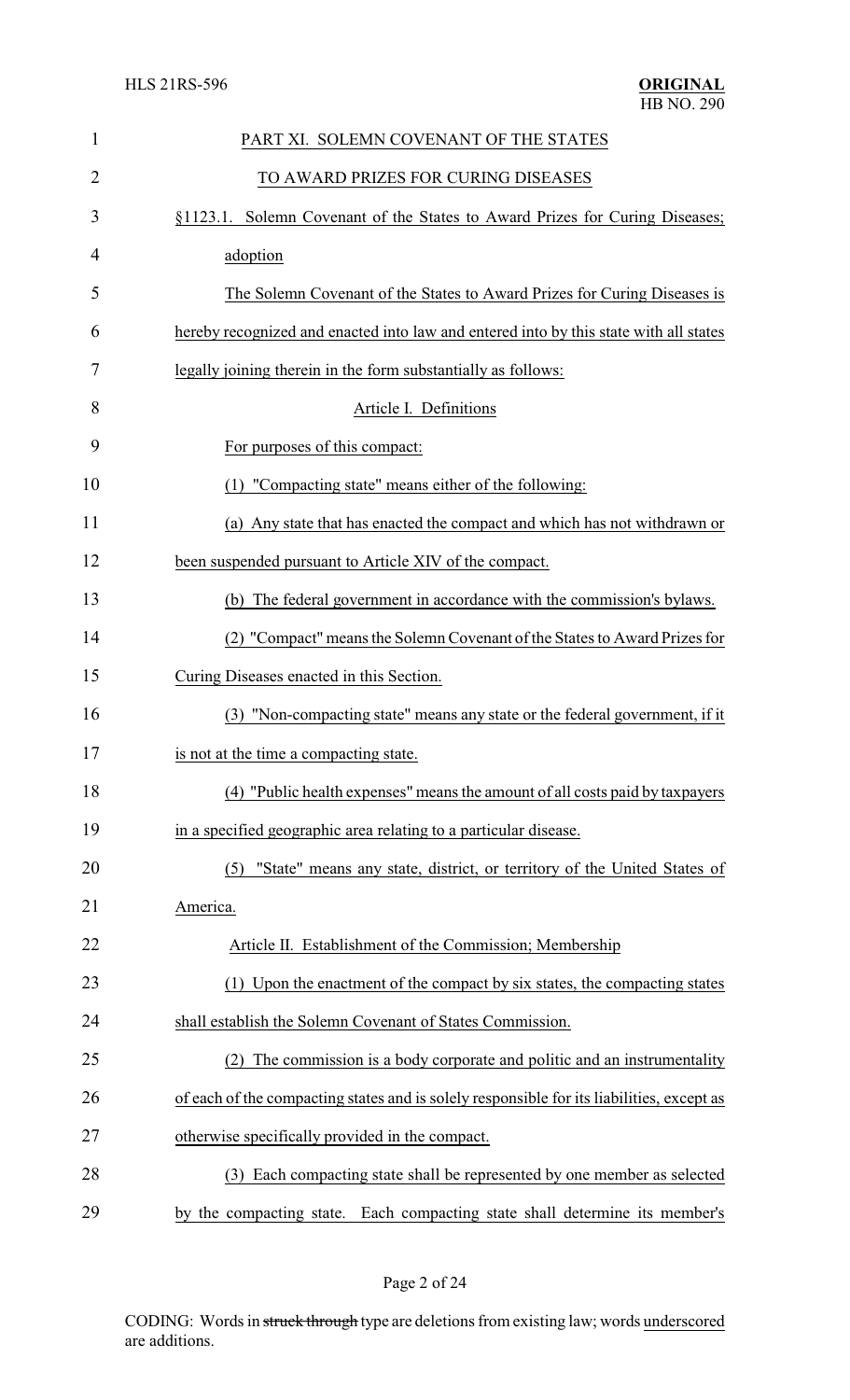| 1              | qualifications and period of service and shall be responsible for any action to remove    |
|----------------|-------------------------------------------------------------------------------------------|
| $\overline{2}$ | or suspend its member or to fill the member's position if it becomes vacant. Nothing      |
| 3              | in the compact shall be construed to affect a compacting state's authority regarding      |
| 4              | the qualification, selection, or service of its own member.                               |
| 5              | Article III. Powers of the Commission                                                     |
| 6              | (1) To adopt by laws and rules pursuant to Articles V and VI of the compact,              |
| 7              | which shall have the force and effect of law and shall be binding in the compacting       |
| 8              | states to the extent and in the manner provided in the compact.                           |
| 9              | To receive and review in an expeditious manner treatments and<br>(2)                      |
| 10             | therapeutic protocols for the cure of disease submitted to the commission and to          |
| 11             | award prizes for submissions that meet the commission's standards for a successful        |
| 12             | cure treatment or therapeutic protocol.                                                   |
| 13             | (3) To make widely available a cure treatment or therapeutic protocol upon                |
| 14             | a prize winner claiming a prize and transferring any intellectual property necessary      |
| 15             | for the manufacture and distribution of the cure in accordance with section $(3)(g)(i)$   |
| 16             | of Article VI, including by arranging or contracting for the manufacturing,               |
| 17             | production, or provision of any drug, serum, or other substance, device, or process,      |
| 18             | provided that the commission does not market the cure or conduct any other activity       |
| 19             | regarding the cure not specifically authorized in the compact.                            |
| 20             | (4) To establish a selling price for the cure, which shall be not more than the           |
| 21             | expenses for the cure's manufacturing, distribution, licensing, and any other             |
| 22             | necessary governmental requirements for compacting states, or those expenses plus         |
| 23             | any royalty fees, for noncompacting states; the price shall not include the expenses      |
| 24             | of any other activities.                                                                  |
| 25             | (5) In non-compacting states and foreign countries, to establish and collect              |
| 26             | royalty fees imposed on manufacturers, producers, and providers of any drug, serum,       |
| 27             | or other substance, device, or process used for a cure treatment or therapeutic           |
| 28             | protocol, for which a prize is awarded; royalty fees may be added to the sales price      |
| 29             | of the cure pursuant to section (4) of this Article; provided that the royalty fees shall |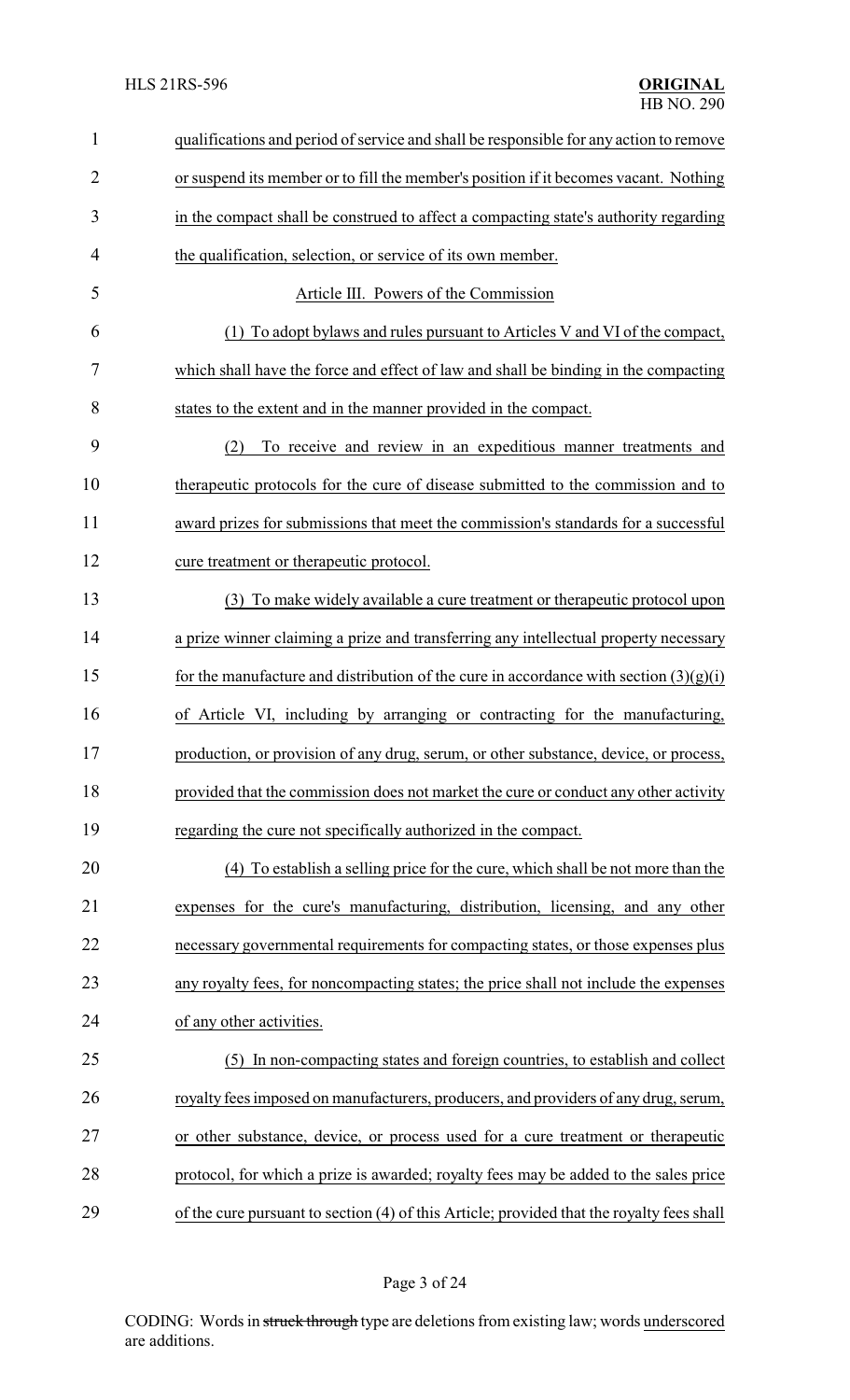| $\mathbf{1}$   | cumulatively be not more than the estimated five-year savings in public health           |
|----------------|------------------------------------------------------------------------------------------|
| $\overline{2}$ | expenses for that state or country, as calculated by actuaries employed or contracted    |
| 3              | by the commission.                                                                       |
| 4              | (6) To do the following regarding the collected royalty fees:                            |
| 5              | (a) Pay or reimburse expenses related to the payment of a prize, which shall             |
| 6              | include employing or contracting actuaries to calculate annual taxpayer savings          |
| 7              | amounts in compacting states in accordance with section $(3)(g)(iii)$ of Article VI, and |
| 8              | payment of interest and other expenses related to a loan obtained in accordance with     |
| 9              | section $(3)(g)(vi)$ of Article VI.                                                      |
| 10             | Annually disburse any amounts remaining after making payments or<br>(b)                  |
| 11             | reimbursements under section $(6)(a)$ of this Article as refunds to compacting states    |
| 12             | based on the percent of the state's prize obligation in relation to the total obligation |
| 13             | amount of all compacting states.                                                         |
| 14             | To bring and prosecute legal proceedings or actions in its name as the                   |
| 15             | commission.                                                                              |
| 16             | To issue subpoenas requiring the attendance and testimony of witnesses<br>(8)            |
| 17             | and the production of evidence.                                                          |
| 18             | (9) To establish and maintain offices.                                                   |
| 19             | (10)<br>To borrow, accept, or contract for personnel services, including                 |
| 20             | personnel services from employees of a compacting state.                                 |
| 21             | To hire employees, professionals, or specialists, and elect or appoint<br>(11)           |
| 22             | officers, and to fix their compensation, define their duties and give them appropriate   |
| 23             | authority to carry out the purposes of the compact, and determine their qualifications;  |
| 24             | and to establish the commission's personnel policies and programs relating to, among     |
| 25             | other things, conflicts of interest, rates of compensation, and qualifications of        |
| 26             | personnel.                                                                               |
| 27             | To accept any and all appropriate donations and grants of money,<br>(12)                 |
| 28             | equipment, supplies, materials, and services, and to receive, utilize, and dispose of    |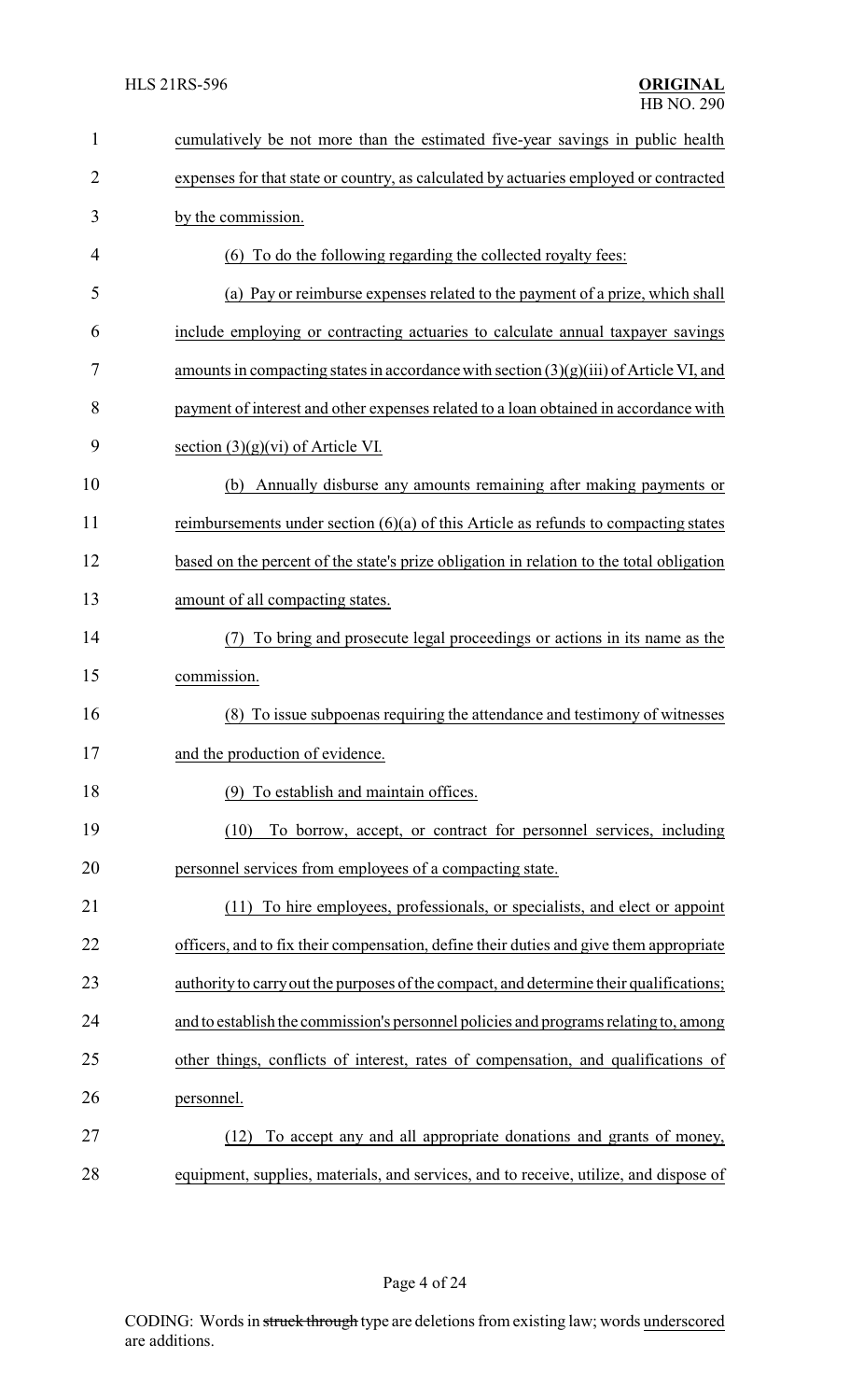| $\mathbf{1}$   | the same; provided that at all times the commission shall strive to avoid any         |
|----------------|---------------------------------------------------------------------------------------|
| $\overline{2}$ | appearance of impropriety.                                                            |
| 3              | To lease, purchase, or accept appropriate gifts or donations of, or<br>(13)           |
| 4              | otherwise to own, hold, improve, or use, any property, real, personal, or mixed;      |
| 5              | provided, that at all times the commission shall strive to avoid any appearance of    |
| 6              | impropriety.                                                                          |
| 7              | To sell, convey, mortgage, pledge, lease, exchange, abandon, or<br>(14)               |
| 8              | otherwise dispose of any property, real, personal, or mixed.                          |
| 9              | (15) To monitor compacting states for compliance with the commission's                |
| 10             | bylaws and rules.                                                                     |
| 11             | (16) To enforce compliance by compacting states with the commission's                 |
| 12             | bylaws and rules.                                                                     |
| 13             | (17) To provide for dispute resolution among compacting states or between             |
| 14             | the commission and those who submit treatments and therapeutic protocols for the      |
| 15             | cure of disease for consideration.                                                    |
| 16             | To establish a budget and make expenditures.<br>(18)                                  |
| 17             | (19) To borrow money.                                                                 |
| 18             | To appoint committees, including management, legislative, and<br>(20)                 |
| 19             | advisory committees comprised of members, state legislators or their representatives, |
| 20             | medical professionals, and such other interested persons as may be designated by the  |
| 21             | commission.                                                                           |
| 22             | (21) To establish annual membership dues for compacting states, which shall           |
| 23             | be used for daily expenses of the commission and not for interest or prize payments.  |
| 24             | (22) To adopt and use a corporate seal.                                               |
| 25             | (23) To perform such other functions as may be necessary or appropriate to            |
| 26             | achieve the purposes of this compact.                                                 |
| 27             | Article IV. Meetings and Voting                                                       |
| 28             | (1) The commission shall meet and take such actions as are consistent with            |
| 29             | the compact, bylaws, and rules.                                                       |

## Page 5 of 24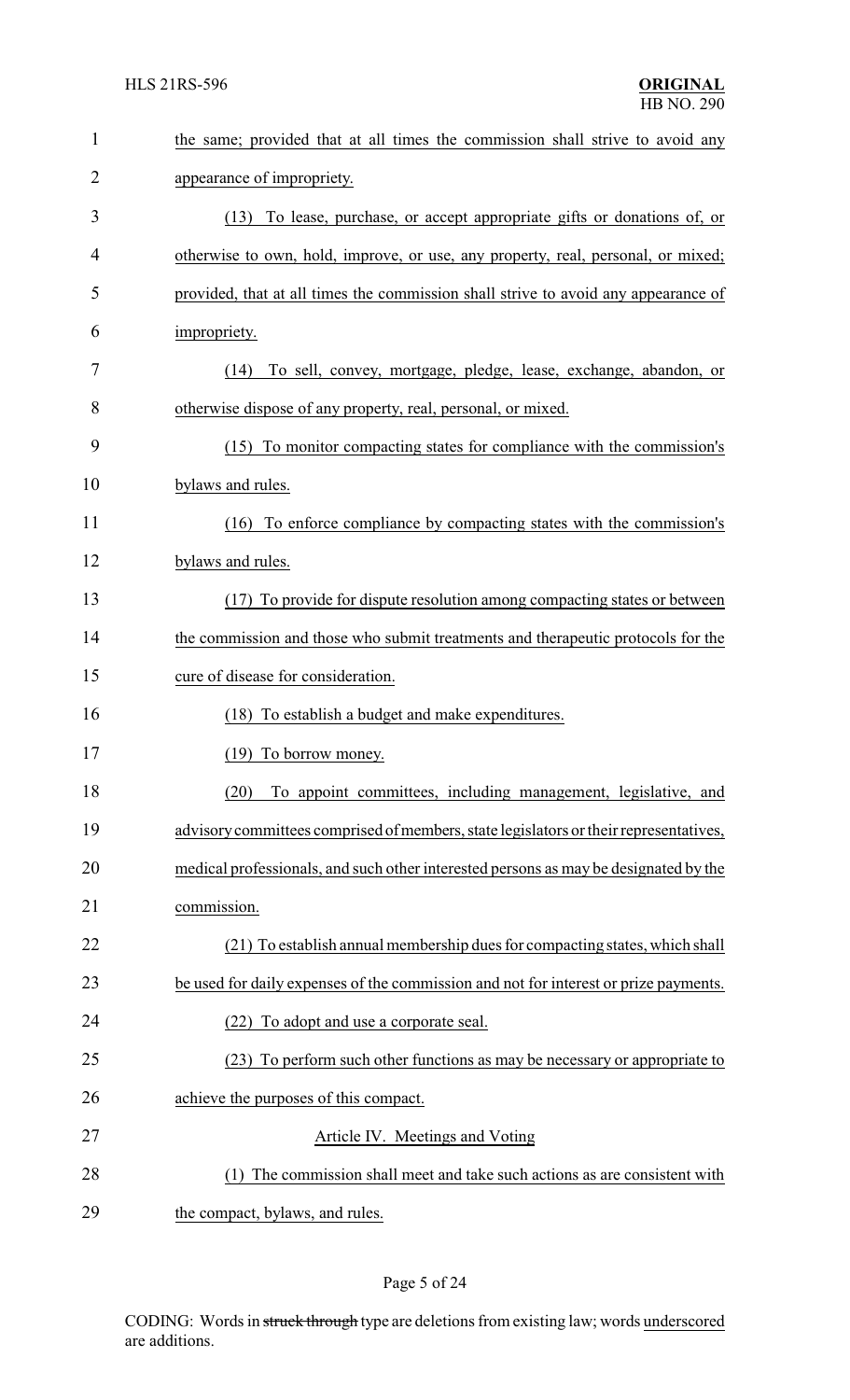| $\mathbf{1}$   | (2) A majority of the members of the commission shall constitute a quorum             |
|----------------|---------------------------------------------------------------------------------------|
| $\overline{2}$ | necessary in order to conduct business or take actions at meetings of the commission. |
| 3              | (3) Each member of the commission shall have the right and power to cast              |
| 4              | one vote regarding matters determined or actions to be taken by the commission.       |
| 5              | Each member shall have the right and power to participate in the business and affairs |
| 6              | of the commission.                                                                    |
| 7              | (4) A member shall vote in person or by such other means as provided in the           |
| 8              | commission's bylaws. The commission's bylaws may provide for members'                 |
| 9              | participation in meetings by telephone or other means of communication.               |
| 10             | The commission shall meet at least once during each calendar year.<br>(5)             |
| 11             | Additional meetings shall be held as set forth in the commission's bylaws.            |
| 12             | (6) No decision of the commission with respect to the approval of an award            |
| 13             | for a treatment or therapeutic process for the cure of a disease shall be effective   |
| 14             | unless two-thirds of all the members of the commission vote in favor thereof.         |
| 15             | Guidelines and voting requirements for all other decisions of the<br>(7)              |
| 16             | commission shall be established in the commission's bylaws.                           |
| 17             | Article V. Bylaws                                                                     |
| 18             | The commission shall, by a majority vote of all the members of the                    |
| 19             | commission, prescribe bylaws to govern its conduct as may be necessary or             |
| 20             | appropriate to carry out the purposes, and exercise the powers, of the compact,       |
| 21             | including, but not limited to:                                                        |
| 22             | (1) Establishing the fiscal year of the commission.                                   |
| 23             | (2) Providing reasonable procedures for appointing and electing members,              |
| 24             | as well as holding meetings, of the management committee.                             |
| 25             | (3) Providing reasonable standards and procedures for the following:                  |
| 26             | The establishment and meetings of other committees.<br>(a)                            |
| 27             | (b) Governing any general or specific delegation of any authority or function         |
| 28             | of the commission.                                                                    |
| 29             | (c) Voting guidelines and procedures for commission decisions.                        |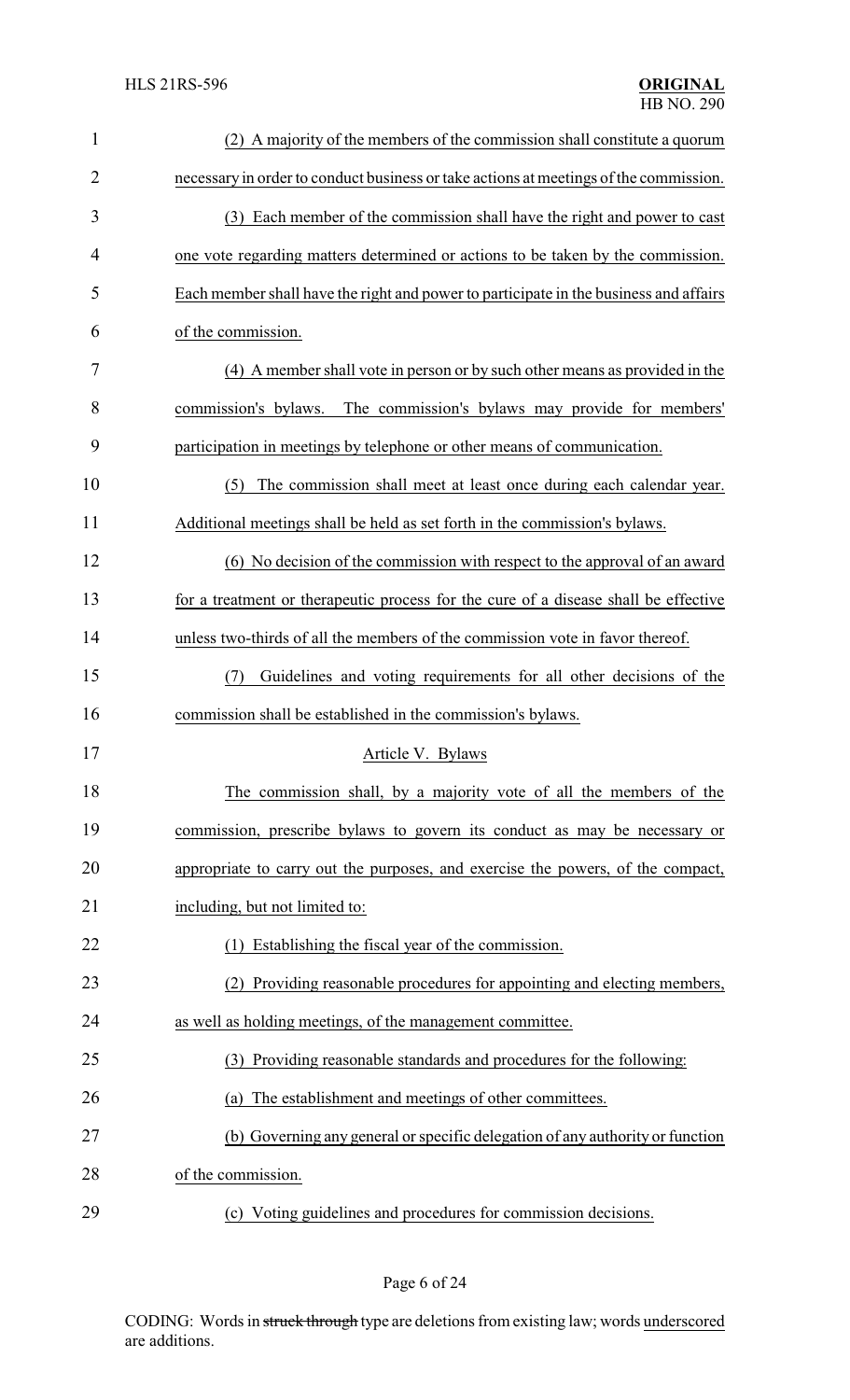| $\mathbf{1}$ | (4) Providing reasonable procedures for calling and conducting meetings of           |
|--------------|--------------------------------------------------------------------------------------|
| 2            | the commission that shall consist of requiring a quorum to be present, ensuring      |
| 3            | reasonable advance notice of each such meeting, and providing for the right of       |
| 4            | citizens to attend each such meeting with enumerated exceptions designed to protect  |
| 5            | the public's interest and the privacy of individuals.                                |
| 6            | Providing a list of matters about which the commission may go into<br>(5)            |
| 7            | executive session and requiring a majority of all members of the commission vote     |
| 8            | to enter into such session. As soon as practicable, the commission shall make public |
| 9            | all of the following:                                                                |
| 10           | (a) A copy of the vote to go into executive session, revealing the vote of each      |
| 11           | member with no proxy votes allowed.                                                  |
| 12           | (b) The matter requiring executive session, without identifying the actual           |
| 13           | issues or individuals involved.                                                      |
| 14           | (6) Establishing the titles, duties, authority, and reasonable procedures for        |
| 15           | the election of the officers of the commission.                                      |
| 16           | Providing reasonable standards and procedures for the establishment of               |
| 17           | the personnel policies and programs of the commission. Notwithstanding any civil     |
| 18           | service or other similar laws of any compacting state, the commission's bylaws shall |
| 19           | exclusively govern the personnel policies and programs of the commission.            |
| 20           | (8) Allowing a mechanism for each of the following:                                  |
| 21           | The federal government to join as a compacting state.<br>(a)                         |
| 22           | Foreign countries or subdivisions of those countries to join as liaison<br>(b)       |
| 23           | members by adopting the compact; provided that adopting countries or subdivisions    |
| 24           | shall not have voting power or the power to bind the commission in any way.          |
| 25           | (9) Adopting a code of ethics to address permissible and prohibited activities       |
| 26           | of members and employees.                                                            |
| 27           | (10) Providing for the maintenance of the commission's books and records.            |
| 28           | Governing the acceptance of and accounting for donations, annual<br>(11)             |
| 29           | member dues, and other sources of funding and establishing the proportion of these   |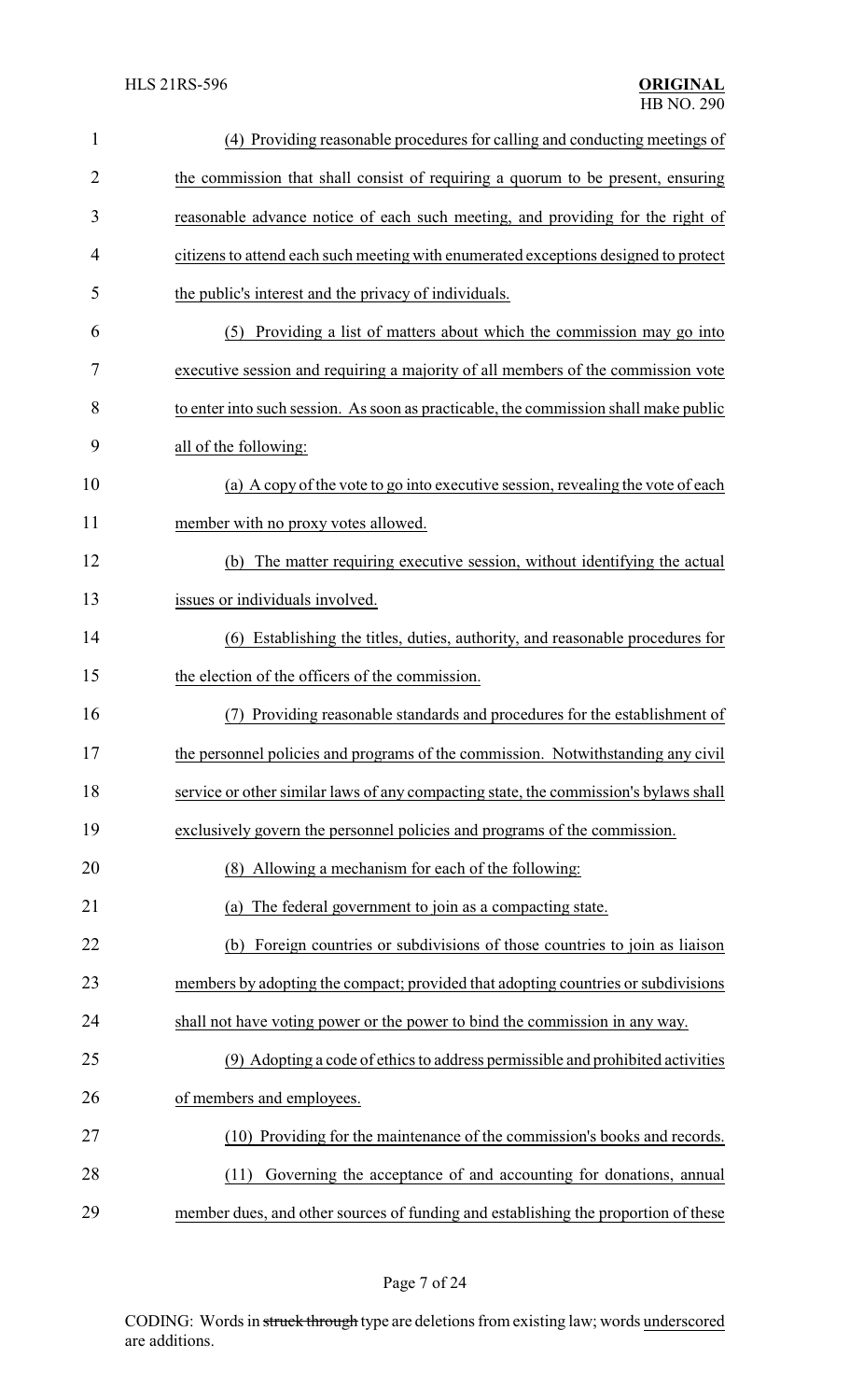| $\mathbf{1}$ | funds to be allocated to prize amounts for treatments and therapeutic protocols that    |
|--------------|-----------------------------------------------------------------------------------------|
| 2            | cure disease.                                                                           |
| 3            | (12) Governing any fundraising efforts in which the commission wishes to                |
| 4            | engage.                                                                                 |
| 5            | Providing a mechanism for winding up the operations of the<br>(13)                      |
| 6            | commission and the equitable disposition of any surplus funds that may exist after      |
| 7            | the termination of the compact after the payment and reserving of all its debts and     |
| 8            | obligations.                                                                            |
| 9            | Article VI. Rules                                                                       |
| 10           | The commission shall adopt rules to do the following:<br>(1)                            |
| 11           | Effectively and efficiently achieve the purposes of this compact.<br>(a)                |
| 12           | (b) Govern the methods, processes, and any other aspect of the research,                |
| 13           | creation, and testing of a treatment or therapeutic protocol for each disease for which |
| 14           | a prize may be awarded.                                                                 |
| 15           | The commission shall also adopt rules establishing the criteria for<br>(2)              |
| 16           | defining and classifying the diseases for which prizes shall be awarded.<br>The         |
| 17           | commission may define and classify subsets of diseases, for example, tubular            |
| 18           | carcinoma of the breast. For purposes of sections $(3)(a)$ and $(c)$ of this Article, a |
| 19           | subset of a disease shall be considered one disease. The commission may consult the     |
| 20           | most recent edition of the international classification of diseases as published by the |
| 21           | World Health Organization or other definitions agreed to by a two-thirds vote of the    |
| 22           | commission.                                                                             |
| 23           | The commission shall also adopt rules regarding prizes for curing<br>(3)                |
| 24           | diseases that establish the following:                                                  |
| 25           | At least ten major diseases for which to create prizes, which shall be<br>(a)           |
| 26           | determined based on the following factors:                                              |
| 27           | The severity of the disease to a human individual's overall health and<br>(i)           |
| 28           | well-being.                                                                             |
| 29           | (ii) The survival rate or severity of impact of the disease.                            |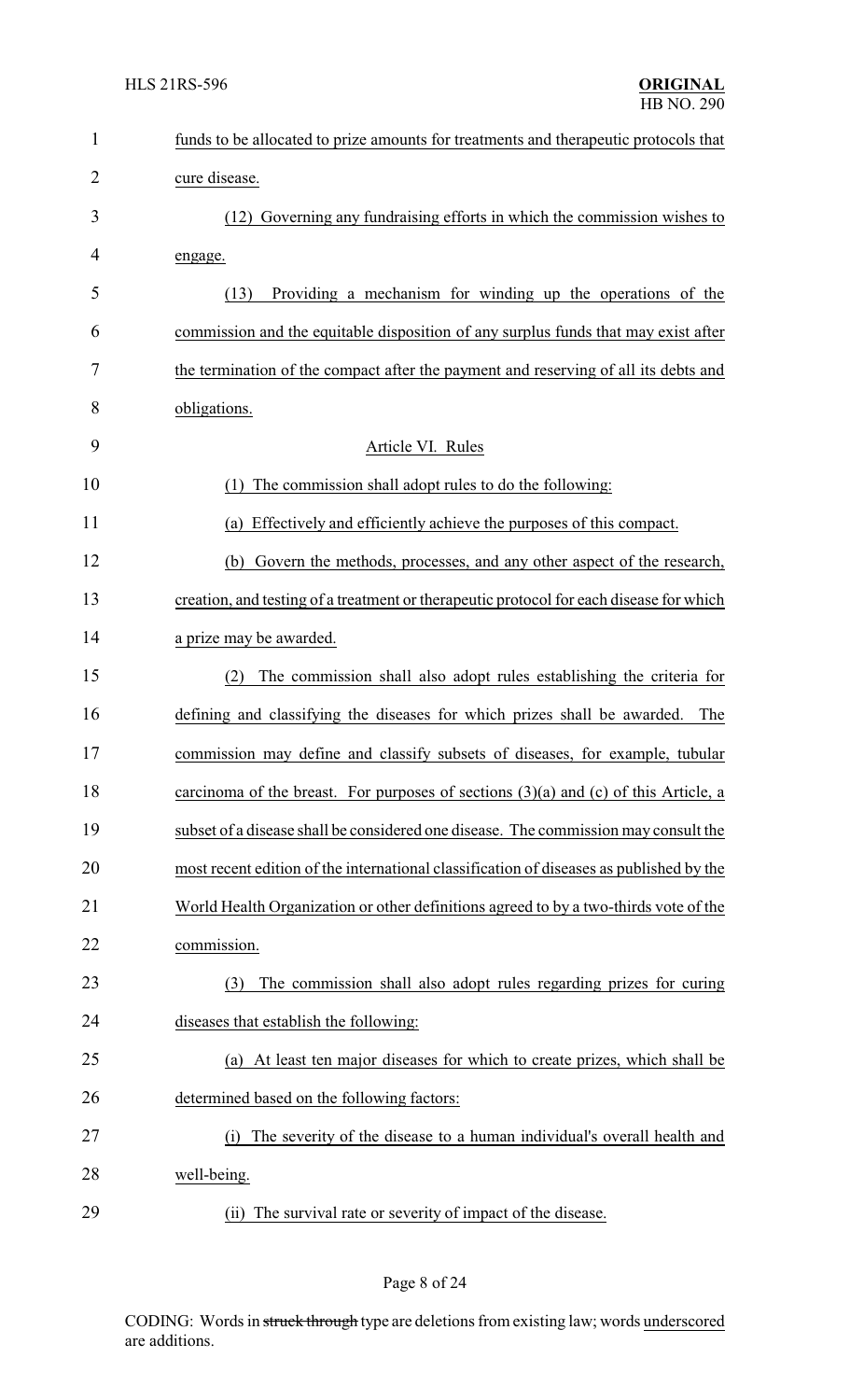| 1              | The public health expenses and treatment expenses for the disease.<br>(iii)               |
|----------------|-------------------------------------------------------------------------------------------|
| $\overline{2}$ | (b) The criteria a treatment or therapeutic protocol must meet in order to be             |
| 3              | considered a cure for any of the diseases for which a prize may be awarded, which         |
| 4              | shall include the following requirements:                                                 |
| 5              | (i) It must be approved by the federal Food and Drug Administration or have               |
| 6              | otherwise obtained legal status for the compact to immediately contract to                |
| 7              | manufacture and distribute in the United States.                                          |
| 8              | Except as provided in section (4) of this Article, it must yield a<br>(ii)                |
| 9              | significant increase in survival with respect to the diseases if early death is the usual |
| 10             | outcome.                                                                                  |
| 11             | (iii) It requires less than one year of the treatment or protocol to completely           |
| 12             | cure the disease.                                                                         |
| 13             | (c) The procedure for determining the diseases for which to award prizes,                 |
| 14             | which includes the option to award prizes for more than ten diseases that meet the        |
| 15             | above criteria, if agreed to by two-thirds vote of the commission, and a requirement      |
| 16             | to update the list every three years.                                                     |
| 17             | (d) The submission and evaluation procedures and guidelines, including                    |
| 18             | filing and review procedures, a requirement that the person or entity submitting the      |
| 19             | cure bears the burden of proof in demonstrating that the treatment or therapeutic         |
| 20             | protocol meets the above criteria, and limitations preventing public access to            |
| 21             | treatment or protocol submissions.                                                        |
| 22             | (e) The estimated five-year public health savings that would result from a                |
| 23             | cure, which shall be equal to the five-year public health expenses for each disease       |
| 24             | in each compacting state, and a procedure to update these expenses every three years      |
| 25             | in conjunction with the requirements in section $(3)(c)$ of this Article. The estimated   |
| 26             | five-year public health savings amount shall be calculated, estimated, and publicized     |
| 27             | every three years by actuaries employed or contracted by the commission.                  |
| 28             | The prize amount with respect to cures for each disease, which shall be<br>(f)            |
| 29             | equal to the most recent estimated total five-year savings in public health expenses      |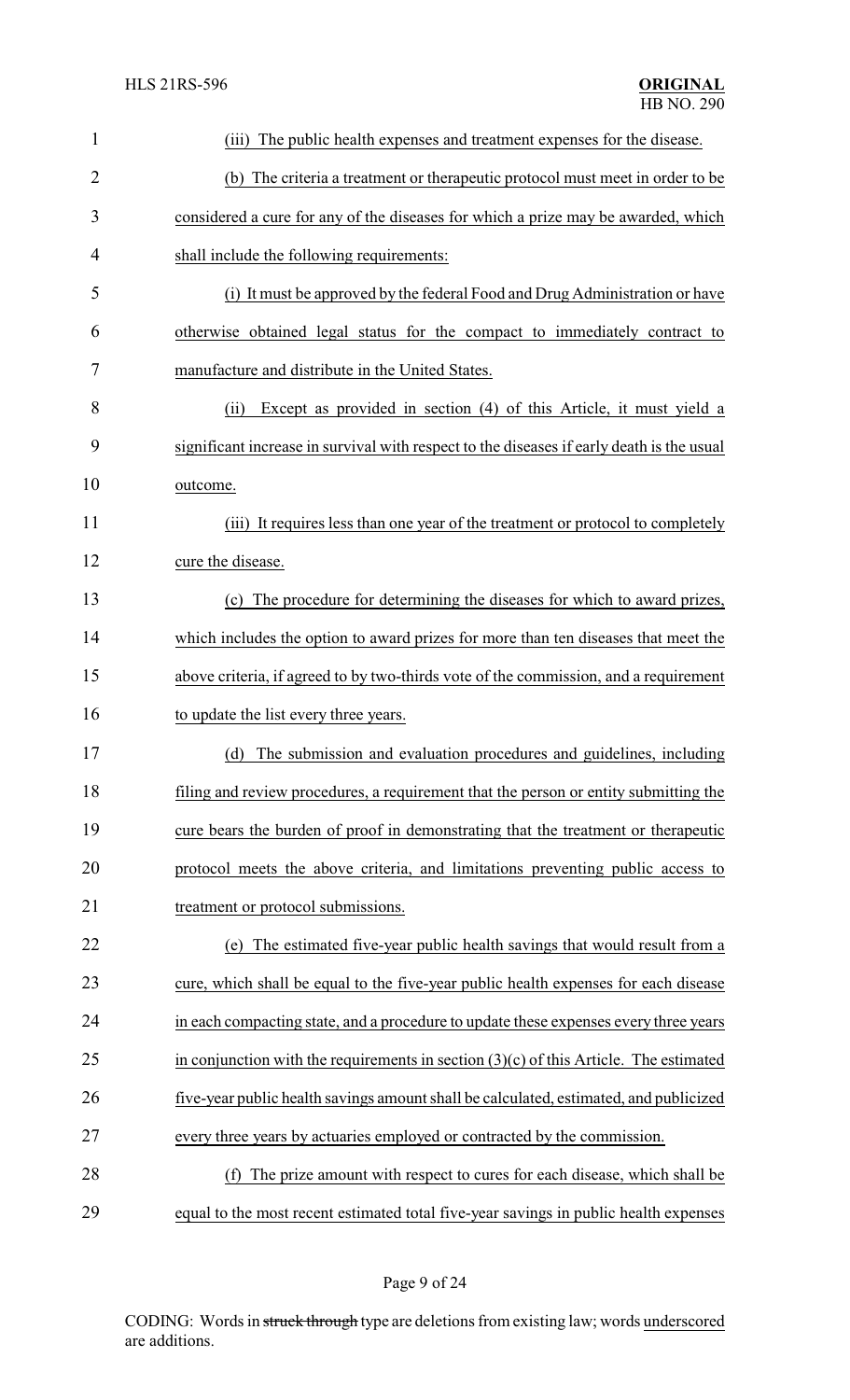| $\mathbf{1}$   | for the disease as calculated in section $(3)(e)$ of this Article in all of the compacting |
|----------------|--------------------------------------------------------------------------------------------|
| $\overline{2}$ | states; amounts donated by charities, individuals, and any other entities intended for     |
| 3              | the prize; and any other factors that the commission deems appropriate.                    |
| 4              | (g) The prize distribution procedures and guidelines, which shall include the              |
| 5              | following requirements:                                                                    |
| 6              | Upon acceptance of a cure, the prize winner shall transfer to the<br>(i)                   |
| 7              | commission the patent and all related intellectual property for the manufacture and        |
| 8              | distribution of the treatment or therapeutic protocol in exchange for the prize, except    |
| 9              | in the case that the prize money is considered by the commission to be too low, and        |
| 10             | that a prize will be awarded only to the first person or entity that submits a successful  |
| 11             | cure for a disease for which a prize may be awarded.                                       |
| 12             | Donation amounts intended for the prize shall be kept in a separate,<br>(i)                |
| 13             | interest-bearing account maintained by the commission. This account shall be the           |
| 14             | only account in which prize money is kept.                                                 |
| 15             | Each compacting state shall have the responsibility to pay annually the<br>(iii)           |
| 16             | compacting state's actual one-year savings in public health expenses for the               |
| 17             | particular disease for which a cure has been accepted. The compacting state shall          |
| 18             | make such an annual payment until it has fulfilled its prize responsibility as             |
| 19             | established in section $(3)(f)$ of this Article. Each compacting state's payment           |
| 20             | responsibility begins one year after the date the cure becomes widely available. The       |
| 21             | commission shall employ or contract with actuaries to calculate each state's actual        |
| 22             | one-year savings in public health expenses at the end of each year to determine each       |
| 23             | state's responsibility for the succeeding year.                                            |
| 24             | Compacting states may meet prize responsibilities by any method<br>(iv)                    |
| 25             | including the issuance of bonds or other obligations, with the principal and interest      |
| 26             | of those bonds or obligations to be repaid only from revenue derived from estimated        |
| 27             | public health expense savings from a cure to a disease. If the compacting state does       |
| 28             | not make such revenue available to repay some or all of the revenue bonds or               |
| 29             | obligations issued, the owners or holders of those bonds or obligations have no right      |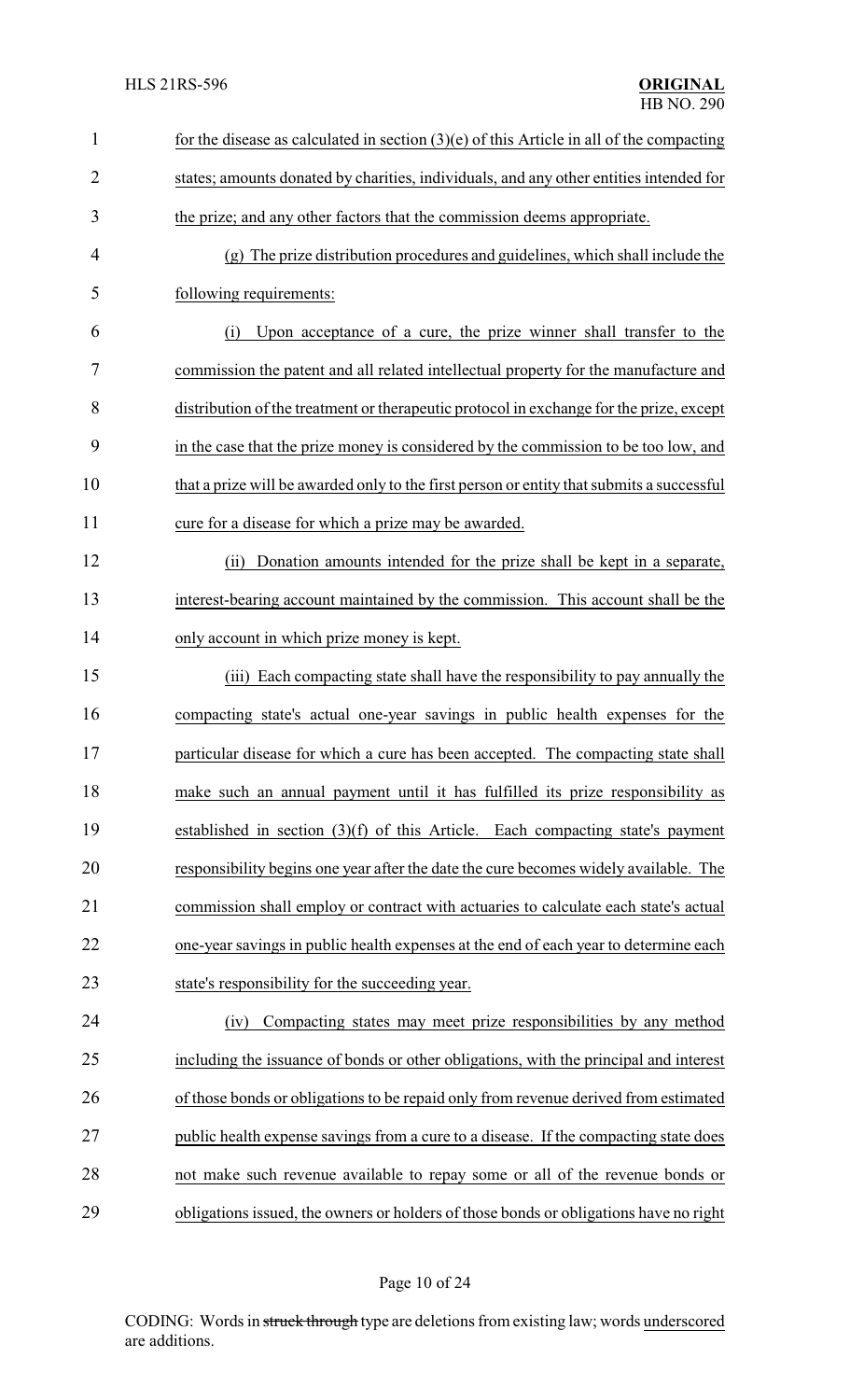| $\mathbf{1}$   | to have excises or taxes levied to pay the principal or interest on them. The revenue   |
|----------------|-----------------------------------------------------------------------------------------|
| $\overline{2}$ | bonds and obligations are not a debt of the issuing compacting state.                   |
| 3              | (v) A compacting state may issue bonds or other debt that are general                   |
| 4              | obligations, under which the full faith and credit, revenue, and taxing power of the    |
| 5              | state is pledged to pay the principal and interest under those obligations, only if     |
| 6              | authorized by the compacting state's constitution or, if constitutional authorization   |
| 7              | is not required, by other law of the compacting state.                                  |
| 8              | (vi) Upon acceptance of a cure, the commission shall obtain a loan from a               |
| 9              | financial institution in an amount equal to the most recently calculated total          |
| 10             | estimated five-year public health expenses for the disease in all compacting states,    |
| 11             | in accordance with section $(3)(f)$ of this Article. The commission reserves the right  |
| 12             | to continuously evaluate the cure in the interim and rescind a prize offer if the       |
| 13             | commission finds that the cure no longer meets the commission's criteria.               |
| 14             | The commission may award a prize for a treatment or therapeutic<br>(4)                  |
| 15             | protocol that yields a survival rate that is less than what is established in the cure  |
| 16             | criteria through at least five years after the treatment or protocol has ended. In that |
| 17             | case, the prize amount awarded for that treatment or therapeutic protocol shall be      |
| 18             | reduced from the prize amount originally determined by the commission for a cure        |
| 19             | for that disease. The reduction shall be in proportion to the survival rate yielded by  |
| 20             | that treatment or protocol as compared to the survival rate established in the cure     |
| 21             | criteria.                                                                               |
| 22             | The commission also shall adopt rules that do the following:<br>(5)                     |
| 23             | Establish the following regarding commission records:<br>(a)                            |
| 24             | Conditions and procedures for public inspection and copying of its<br>(i)               |
| 25             | information and official records, except such information and records involving the     |
| 26             | privacy of individuals or would otherwise violate privacy laws under federal law and    |
| 27             | the laws of the compacting states.                                                      |
| 28             | Procedures for sharing with federal and state agencies, including law<br>(i)            |
| 29             | enforcement agencies, records and information otherwise exempt from disclosure.         |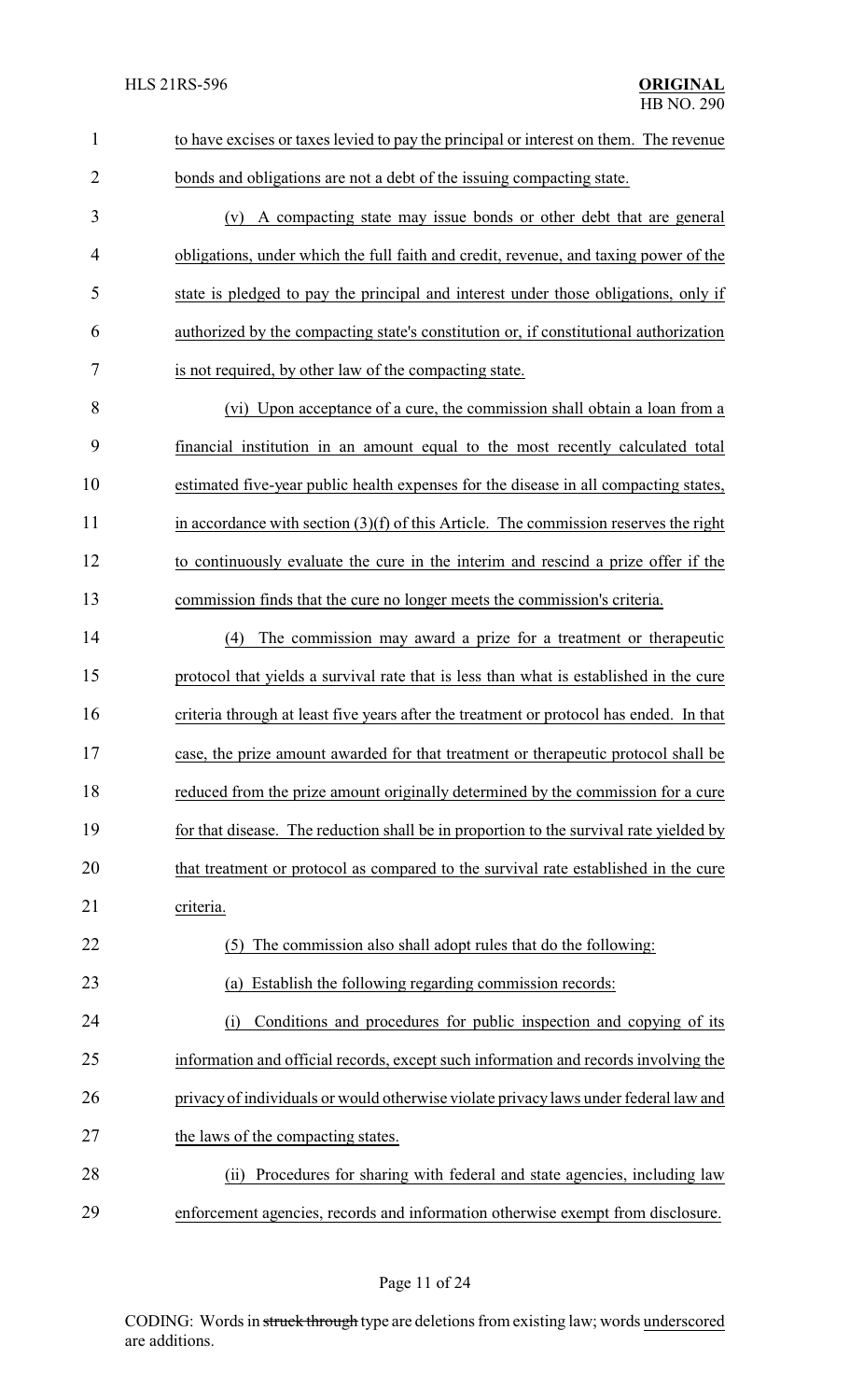| $\mathbf{1}$ | (iii) Guidelines for entering into agreements with federal and state agencies           |
|--------------|-----------------------------------------------------------------------------------------|
| 2            | to receive or exchange information or records subject to nondisclosure and              |
| 3            | confidentiality provisions.                                                             |
| 4            | (b) Provide a process for commission review of submitted treatments and                 |
| 5            | therapeutic protocols for curing diseases that includes the following:                  |
| 6            | An opportunity for an appeal, not later than thirty days after a rejection<br>(1)       |
| 7            | of a treatment or protocol for prize consideration, to a review panel established under |
| 8            | the commission's dispute resolution process.                                            |
| 9            | Commission monitoring and review of treatment and protocol<br>(ii)                      |
| 10           | effectiveness consistent with the cure criteria established by the commission for the   |
| 11           | particular disease.                                                                     |
| 12           | (iii) Commission reconsideration, modification, or withdrawal of approval               |
| 13           | of a treatment or protocol for prize consideration for failure to continue to meet the  |
| 14           | cure criteria established by the commission for the particular disease.                 |
| 15           | (c) Establish a dispute resolution process to resolve disputes or other issues          |
| 16           | under the compact that may arise between two or more compacting states or between       |
| 17           | the commission and individuals or entities who submit treatments and therapeutic        |
| 18           | protocols to cure diseases, which process shall provide for all of the following:       |
| 19           | (i) Administrative review by a review panel appointed by the commission.                |
| 20           | Judicial review of decisions issued after an administrative review.<br>(ii)             |
| 21           | Qualifications to be appointed to a panel, due process requirements,<br>(iii)           |
| 22           | including notice and hearing procedures, and any other procedure, requirement, or       |
| 23           | standard necessary to provide adequate dispute resolution.                              |
| 24           | (d) Establish and impose annual member dues on compacting states, which                 |
| 25           | shall be calculated based on the percentage of each compacting state's population in    |
| 26           | relation to the population of all the compacting states.                                |
| 27           | (6) Recognizing that the goal of the compact is to pool the potential savings           |
| 28           | of as many states and countries as possible to generate sufficient financial incentive  |
| 29           | to develop a cure for many of the world's most devastating diseases, the compact will   |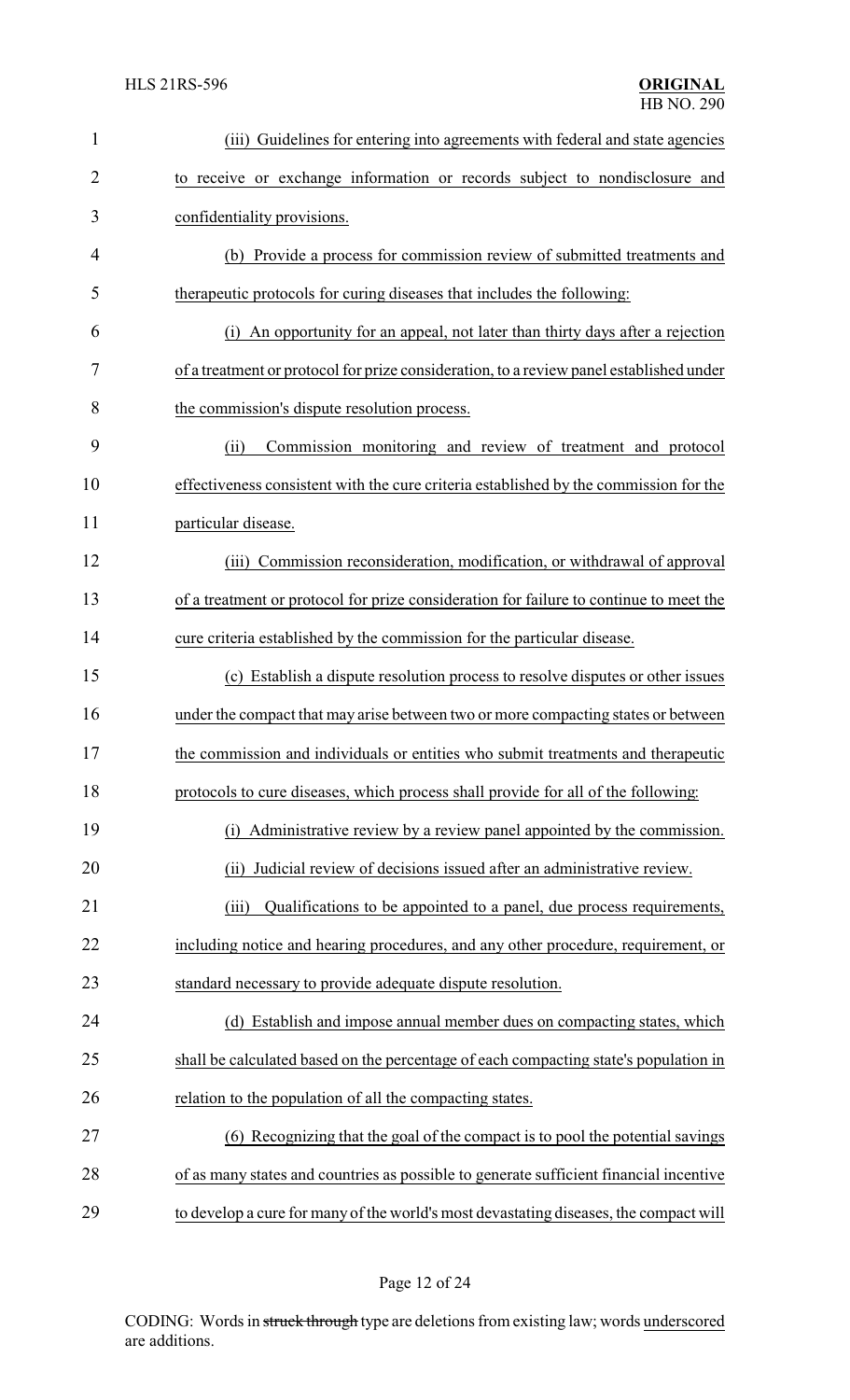| $\mathbf{1}$   | respect the laws of each of these United States by adopting rules that establish ethical |  |
|----------------|------------------------------------------------------------------------------------------|--|
| $\overline{2}$ | standards for research that shall be followed in order for a prize to be claimed. The    |  |
| 3              | compact, in the rules, shall establish a common set of ethical standards that embodies   |  |
| 4              | the laws and restrictions in each of the states so that to be eligible for claiming a    |  |
| 5              | prize the entity submitting a cure must not have violated any of the ethical standards   |  |
| 6              | in any one of the fifty states, whether the states have joined the compact or not. The   |  |
| 7              | compact will publish these common ethical standards along with the specific criteria     |  |
| 8              | for a cure for each of the diseases the compact has targeted. So long as a researcher    |  |
| 9              | follows the common ethical standards in effect at the time the research is done, an      |  |
| 10             | entity presenting a cure will be deemed to have followed the standards. On or before     |  |
| 11             | January 1 of each year, the compact shall review all state laws to determine if          |  |
| 12             | additional ethical standards have been enacted by any of the fifty states and the        |  |
| 13             | federal government. Any changes to the common ethical standards rules based on           |  |
| 14             | new state laws shall be adopted and published by the compact, but shall not take         |  |
| 15             | effect in cure criteria for a period of three years to allow for sufficient notice to    |  |
| 16             | researchers.                                                                             |  |
| 17             | All rules may be amended as the commission sees necessary.                               |  |
| 18             | All rules shall be adopted pursuant to a rule-making process that<br>(8)                 |  |
| 19             | conforms to the model state administrative procedure act of 1981 by the uniform law      |  |
| 20             | commissioners, as amended, as may be appropriate to the operations of the                |  |
| 21             | commission.                                                                              |  |
| 22             | In the event the commission exercises its rule-making authority in a<br>(9)              |  |
| 23             | manner that is beyond the scope of the purpose of this compact, or the powers            |  |
| 24             | granted hereunder, then such rule shall be invalid and have no force and effect.         |  |
| 25             | Article VII. Committees                                                                  |  |
| 26             | (1) Management Committee.                                                                |  |
| 27             | The commission may establish a management committee comprised of<br>(a)                  |  |
| 28             | not more than fourteen members when twenty-six states enact the compact.                 |  |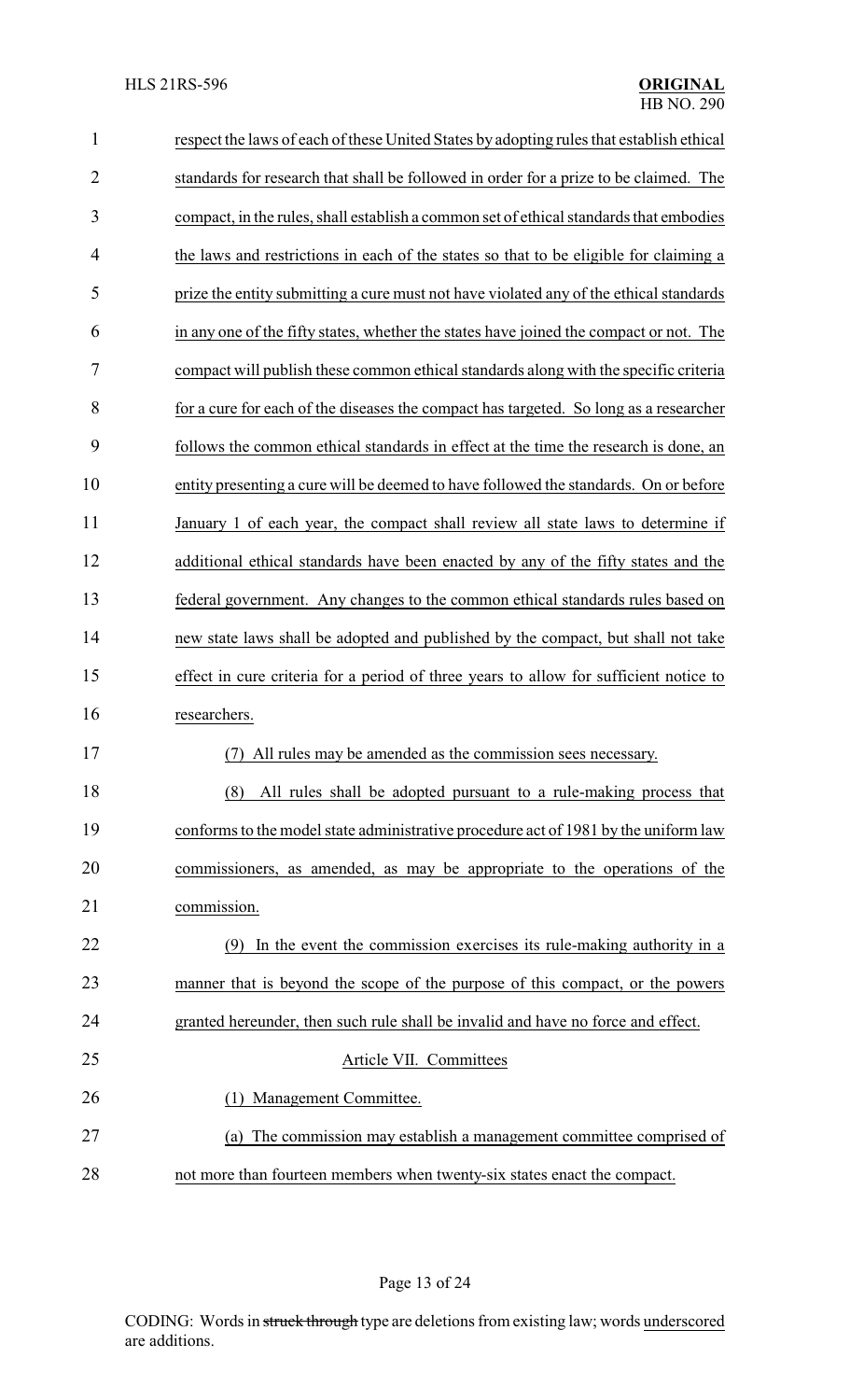| $\mathbf{1}$   | (b) The committee shall consist of those members representing compacting               |  |
|----------------|----------------------------------------------------------------------------------------|--|
| $\overline{2}$ | states whose total public health expenses of all of the established diseases are the   |  |
| 3              | highest.                                                                               |  |
| 4              | (c) The committee shall have such authority and duties as may be set forth             |  |
| 5              | in the commission's bylaws and rules, including all of the following:                  |  |
| 6              | Managing authority over the day-to-day affairs of the commission in a<br>(i)           |  |
| 7              | manner consistent with the commission's bylaws and rules and the purposes of the       |  |
| 8              | compact.                                                                               |  |
| 9              | (ii) Overseeing the offices of the commission.                                         |  |
| 10             | (iii)<br>Planning, implementing, and coordinating communications and                   |  |
| 11             | activities with state, federal, and local government organizations in order to advance |  |
| 12             | the goals of the compact.                                                              |  |
| 13             | The commission annually shall elect officers for the committee, with<br>(d)            |  |
| 14             | each having such authority and duties as may be specified in the commission's          |  |
| 15             | bylaws and rules.                                                                      |  |
| 16             | The management committee, subject to commission approval, may<br>(e)                   |  |
| 17             | appoint or retain an executive director for such period, upon such terms and           |  |
| 18             | conditions, and for such compensation as the committee determines. The executive       |  |
| 19             | director shall serve as secretary to the commission, but shall not be a member of the  |  |
| 20             | commission. The executive director shall hire and supervise such other staff as may    |  |
| 21             | be authorized by the committee.                                                        |  |
| 22             | (2) Advisory Committees.                                                               |  |
| 23             | The commission may appoint advisory committees to monitor all operations               |  |
| 24             | related to the purposes of the compact and make recommendations to the                 |  |
| 25             | commission; provided that the manner of selection and term of any committee            |  |
| 26             | member shall be as set forth in the commission's bylaws and rules. The commission      |  |
| 27             | shall consult with an advisory committee, to the extent required by the commission's   |  |
| 28             | bylaws or rules, before doing any of the following:                                    |  |
| 29             | (a) Approving cure criteria.                                                           |  |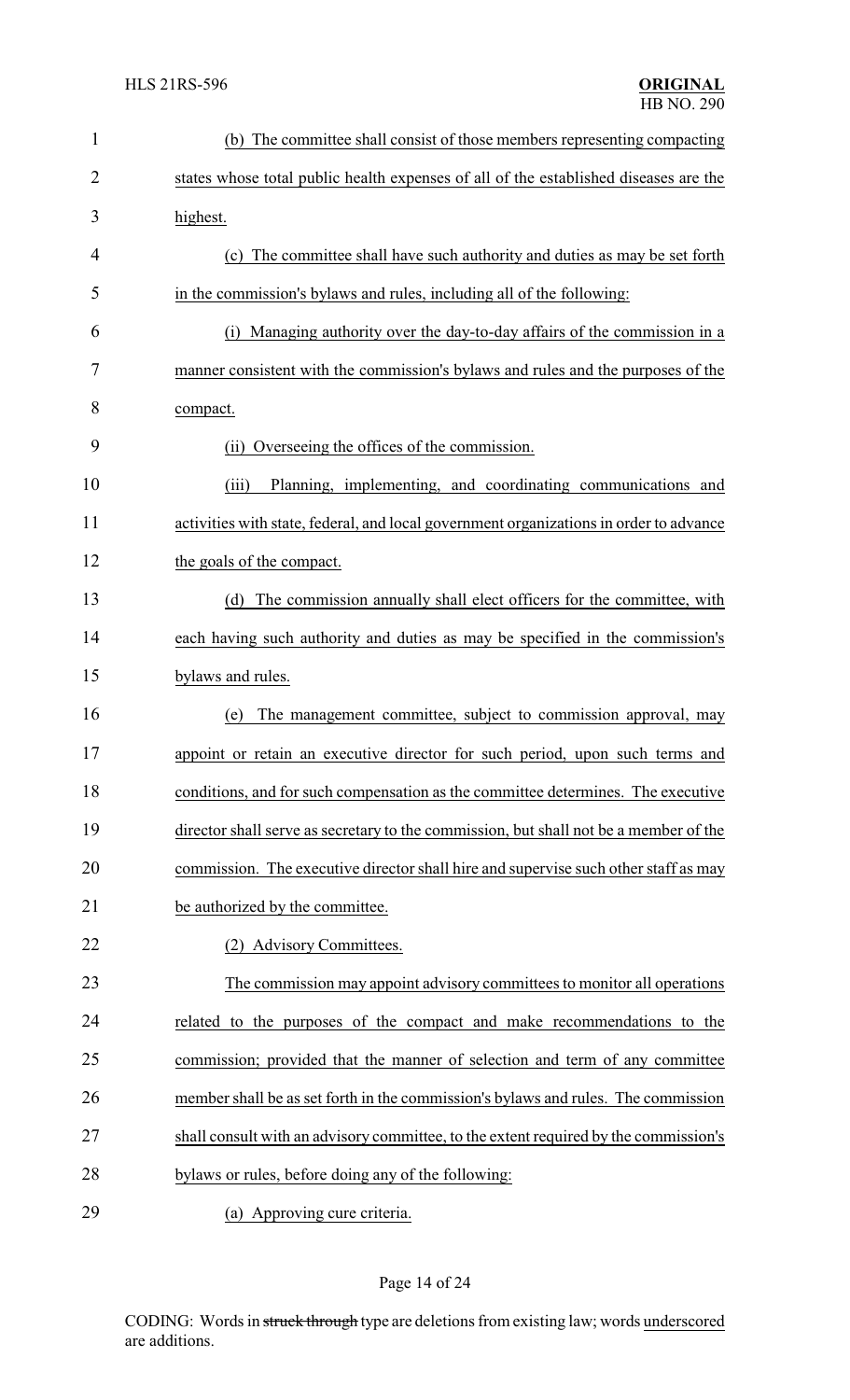| $\mathbf{1}$   | (b) Amending, enacting, or repealing any bylaw or rule.                                |  |  |
|----------------|----------------------------------------------------------------------------------------|--|--|
| $\overline{2}$ | (c) Adopting the commission's annual budget.                                           |  |  |
| 3              | (d) Addressing any other significant matter or taking any other significant            |  |  |
| 4              | action.                                                                                |  |  |
| 5              | Article VIII. Finance                                                                  |  |  |
| 6              | The commission annually shall establish a budget to pay or provide for<br>(1)          |  |  |
| 7              | the payment of its reasonable expenses. To fund the cost of initial operations, the    |  |  |
| 8              | commission may accept contributions and other forms of funding from the                |  |  |
| 9              | compacting states and other sources. Contributions and other forms of funding from     |  |  |
| 10             | other sources shall be of such a nature that the independence of the commission        |  |  |
| 11             | concerning the performance of its duties shall not be compromised.                     |  |  |
| 12             | The commission shall be exempt from all taxation in and by the<br>(2)                  |  |  |
| 13             | compacting states.                                                                     |  |  |
| 14             | (3) The commission shall keep complete and accurate accounts of all of its             |  |  |
| 15             | internal receipts, including grants and donations, and disbursements of all funds      |  |  |
| 16             | under its control. The internal financial accounts of the commission shall be subject  |  |  |
| 17             | to the accounting procedures established under the commission's bylaws or rules.       |  |  |
| 18             | The financial accounts and reports including the system of internal controls and       |  |  |
| 19             | procedures of the commission shall be audited annually by an independent certified     |  |  |
| 20             | Upon the determination of the commission, but not less<br>public accountant.           |  |  |
| 21             | frequently than every three years, the review of the independent auditor shall include |  |  |
| 22             | a management and performance audit of the commission. The commission shall             |  |  |
| 23             | make an annual report to the governors and legislatures of the compacting states,      |  |  |
| 24             | which shall include a report of the independent audit. The commission's internal       |  |  |
| 25             | accounts shall not be confidential and such materials may be shared with any           |  |  |
| 26             | compacting state upon request provided, however, that any work papers related to       |  |  |
| 27             | any internal or independent audit and any information subject to the compacting        |  |  |
| 28             | states' privacy laws, shall remain confidential.                                       |  |  |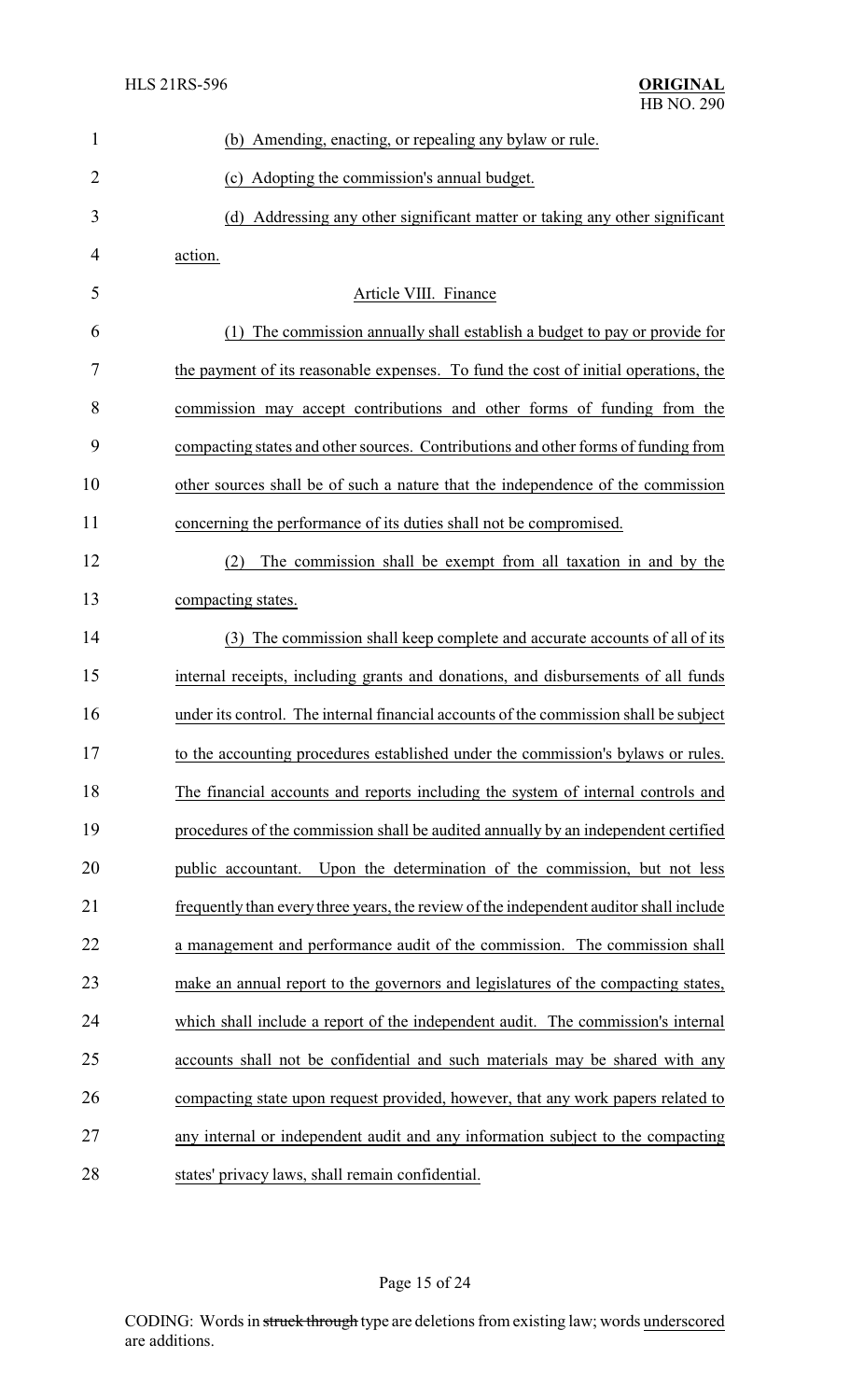| $\mathbf{1}$   | (4) No compacting state shall have any claim or ownership of any property              |  |
|----------------|----------------------------------------------------------------------------------------|--|
| $\overline{2}$ | held by or vested in the commission or to any commission funds held pursuant to the    |  |
| 3              | provisions of the compact.                                                             |  |
| $\overline{4}$ | Article IX. Records                                                                    |  |
| 5              | Except as to privileged records, data, and information, the laws of any                |  |
| 6              | compacting state pertaining to confidentiality or nondisclosure shall not relieve any  |  |
| 7              | member of the duty to disclose any relevant records, data, or information to the       |  |
| 8              | commission; provided, that disclosure to the commission shall not be deemed to         |  |
| 9              | waive or otherwise affect any confidentiality requirement; and further provided, that, |  |
| 10             | except as otherwise expressly provided in the compact, the commission shall not be     |  |
| 11             | subject to the compacting state's laws pertaining to confidentiality and nondisclosure |  |
| 12             | with respect to records, data, and information in its possession. Confidential         |  |
| 13             | information of the commission shall remain confidential after such information is      |  |
| 14             | provided to any member. All cure submissions received by the commission are            |  |
| 15             | confidential.                                                                          |  |
| 16             | Article X. Compliance                                                                  |  |
| 17             | The commission shall notify a compacting state in writing of any                       |  |
| 18             | noncompliance with commission bylaws and rules. If a compacting state fails to         |  |
| 19             | remedy its noncompliance within the time specified in the notice, the compacting       |  |
| 20             | state shall be deemed to be in default as set forth in Article XIV.                    |  |
| 21             | Article XI. Venue                                                                      |  |
| 22             | Venue for any judicial proceedings by or against the commission shall be               |  |
| 23             | brought in the appropriate court of competent jurisdiction for the geographical area   |  |
| 24             | in which the principal office of the commission is located.                            |  |
| 25             | Article XII. Qualified Immunity, Defense, and Indemnification                          |  |
| 26             | (1)<br>officers,<br>executive director,<br>The<br>members,<br>employees,<br>and        |  |
| 27             | representatives of the commission shall be immune from suit and liability, either      |  |
| 28             | personally or in their official capacity, for any claim for damage to or loss of       |  |
| 29             | property or personal injury or other civil liability caused by or arising out of any   |  |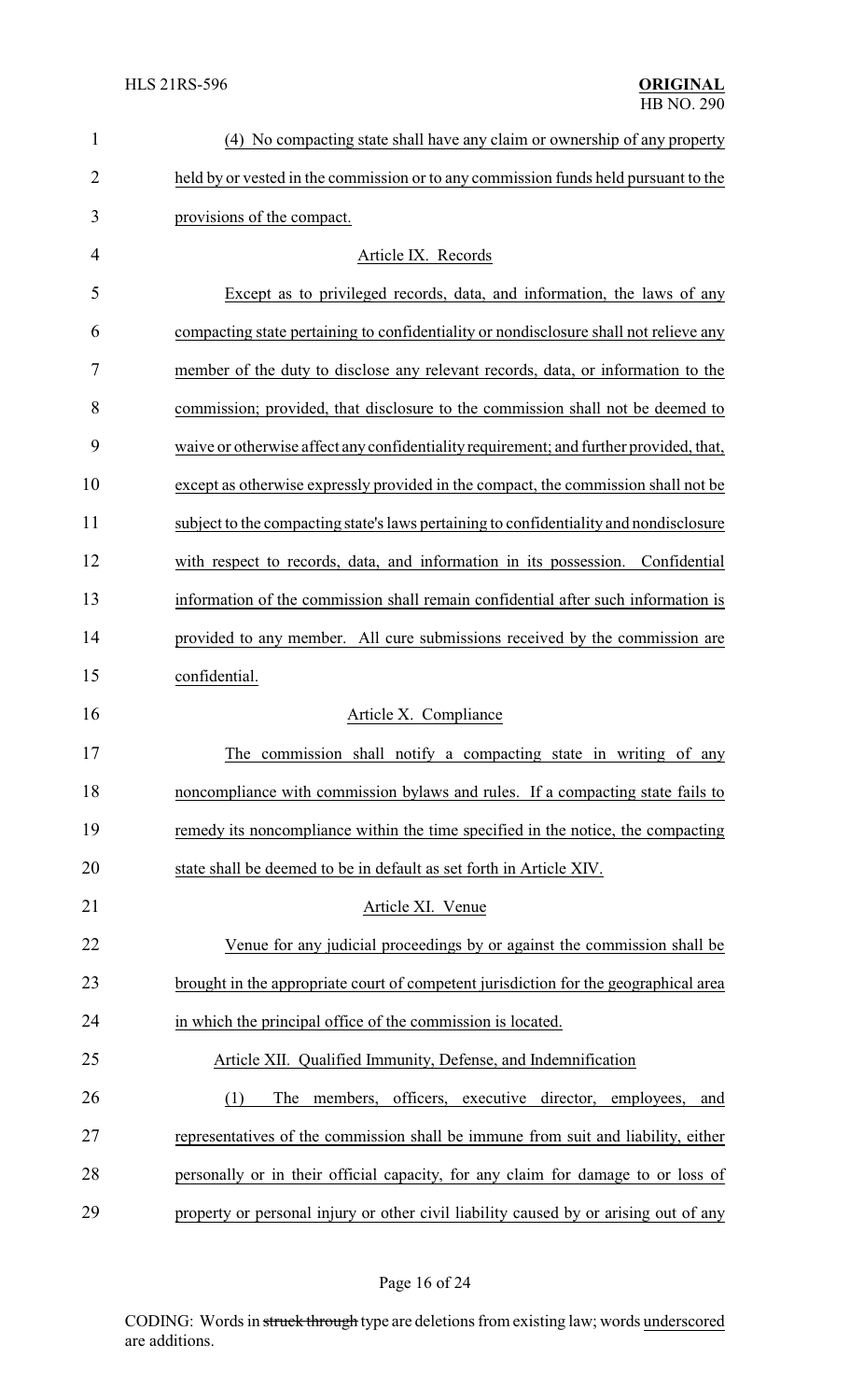| $\mathbf{1}$   | actual or alleged act, error, or omission that occurred, or that such person had a         |
|----------------|--------------------------------------------------------------------------------------------|
| $\overline{2}$ | reasonable basis for believing occurred within the scope of the person's commission        |
| 3              | employment, duties, or responsibilities; provided, that nothing in section (1) of this     |
| 4              | Article shall be construed to protect any such person from suit or liability for any       |
| 5              | damage, loss, injury, or liability caused by the intentional or willful and wanton         |
| 6              | misconduct of that person.                                                                 |
| 7              | The commission shall defend any member, officer, executive director,<br>(2)                |
| 8              | employee, or representative of the commission in any civil action seeking to impose        |
| 9              | liability arising out of any actual or alleged act, error, or omission that occurred       |
| 10             | within the scope of the person's commission employment, duties, or responsibilities,       |
| 11             | or that such person had a reasonable basis for believing occurred within the scope of      |
| 12             | commission employment, duties, or responsibilities; provided, that nothing in the          |
| 13             | compact or commission bylaws or rules shall be construed to prohibit that person           |
| 14             | from retaining his or her own counsel; and provided further, that the actual or alleged    |
| 15             | act, error, or omission did not result from that person's intentional or willful and       |
| 16             | wanton misconduct.                                                                         |
| 17             | (3) The commission shall indemnify and hold harmless any member, officer,                  |
| 18             | executive director, employee, or representative of the commission for the amount of        |
| 19             | any settlement or judgment obtained against the person arising out of any actual or        |
| 20             | alleged act, error, or omission that occurred within the scope of the person's             |
| 21             | commission employment, duties, or responsibilities, or that such person had a              |
| 22             | reasonable basis for believing occurred within the scope of commission employment,         |
| 23             | duties, or responsibilities; provided, that the actual or alleged act, error, or omission, |
| 24             | did not result from the intentional or willful and wanton misconduct of that person.       |
| 25             | Article XIII. Compacting States, Effective Date, and Amendment                             |
| 26             | Any state is eligible to become a compacting state.<br>(1)                                 |
| 27             | The compact shall become effective and binding upon legislative<br>(2)                     |
| 28             | enactment of the compact into law by two compacting states; provided, the                  |
| 29             | commission shall only be established after six states become compacting states.            |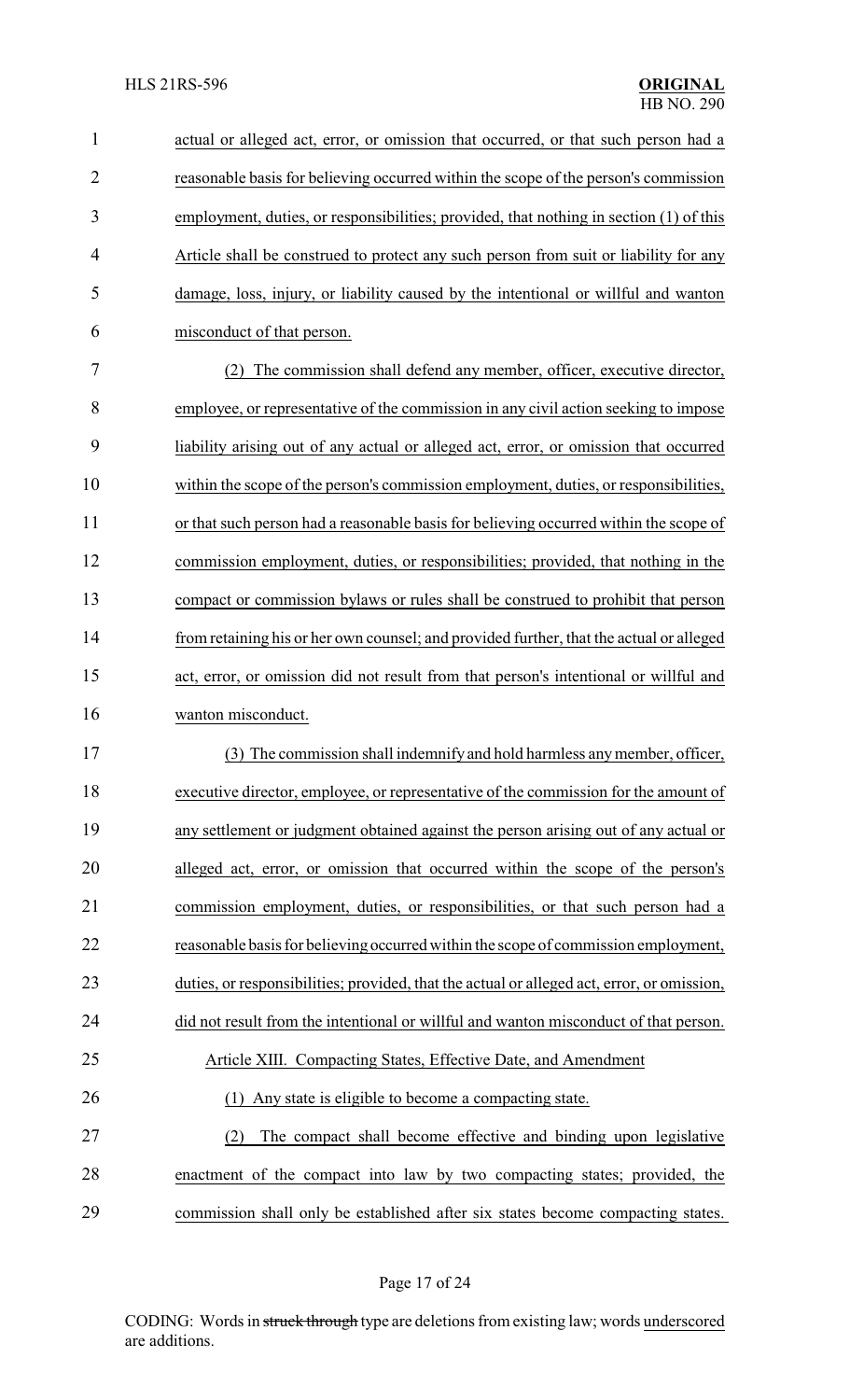| $\mathbf{1}$   | Thereafter, the compact shall become effective and binding as to any other          |  |
|----------------|-------------------------------------------------------------------------------------|--|
| $\overline{2}$ | compacting state upon enactment of the compact into law by that state.              |  |
| 3              | (3) Amendments to the compact may be proposed by the commission for                 |  |
| 4              | enactment by the compacting states. No amendment shall become effective and         |  |
| 5              | binding until all compacting states enact the amendment into law.                   |  |
| 6              | If funding is requested or required, the legislative authority of each<br>(4)       |  |
| 7              | compacting state shall be responsible for making the appropriations it determines   |  |
| 8              | necessary to pay for the costs of the compact, including annual member dues and     |  |
| 9              | prize distributions.                                                                |  |
| 10             | Article XIV. Withdrawal, Default, and Expulsion                                     |  |
| 11             | Withdrawal.<br>(1)                                                                  |  |
| 12             | (a) Once effective, the compact shall continue in force and remain binding          |  |
| 13             | upon each and every compacting state; provided, that a compacting state may         |  |
| 14             | withdraw from the compact by doing both of the following:                           |  |
| 15             | Repealing the law enacting the compact in that state.<br>(i)                        |  |
| 16             | (ii) Notifying the commission in writing of the intent to withdraw on a date        |  |
| 17             | that is both of the following:                                                      |  |
| 18             | (I) At least three years after the date the notice is sent.                         |  |
| 19             | (II) After the repeal takes effect.                                                 |  |
| 20             | (b) The effective date of withdrawal is the date described in section $(1)(a)(ii)$  |  |
| 21             | of this Article.                                                                    |  |
| 22             | (c) The member representing the withdrawing state shall immediately notify          |  |
| 23             | the management committee in writing upon the introduction of legislation in that    |  |
| 24             | state repealing the compact. If a management committee has not been established,    |  |
| 25             | the member shall immediately notify the commission.                                 |  |
| 26             | The commission or management committee, as applicable, shall notify<br>(d)          |  |
| 27             | the other compacting states of the introduction of such legislation within ten days |  |
| 28             | after its receipt of notice thereof.                                                |  |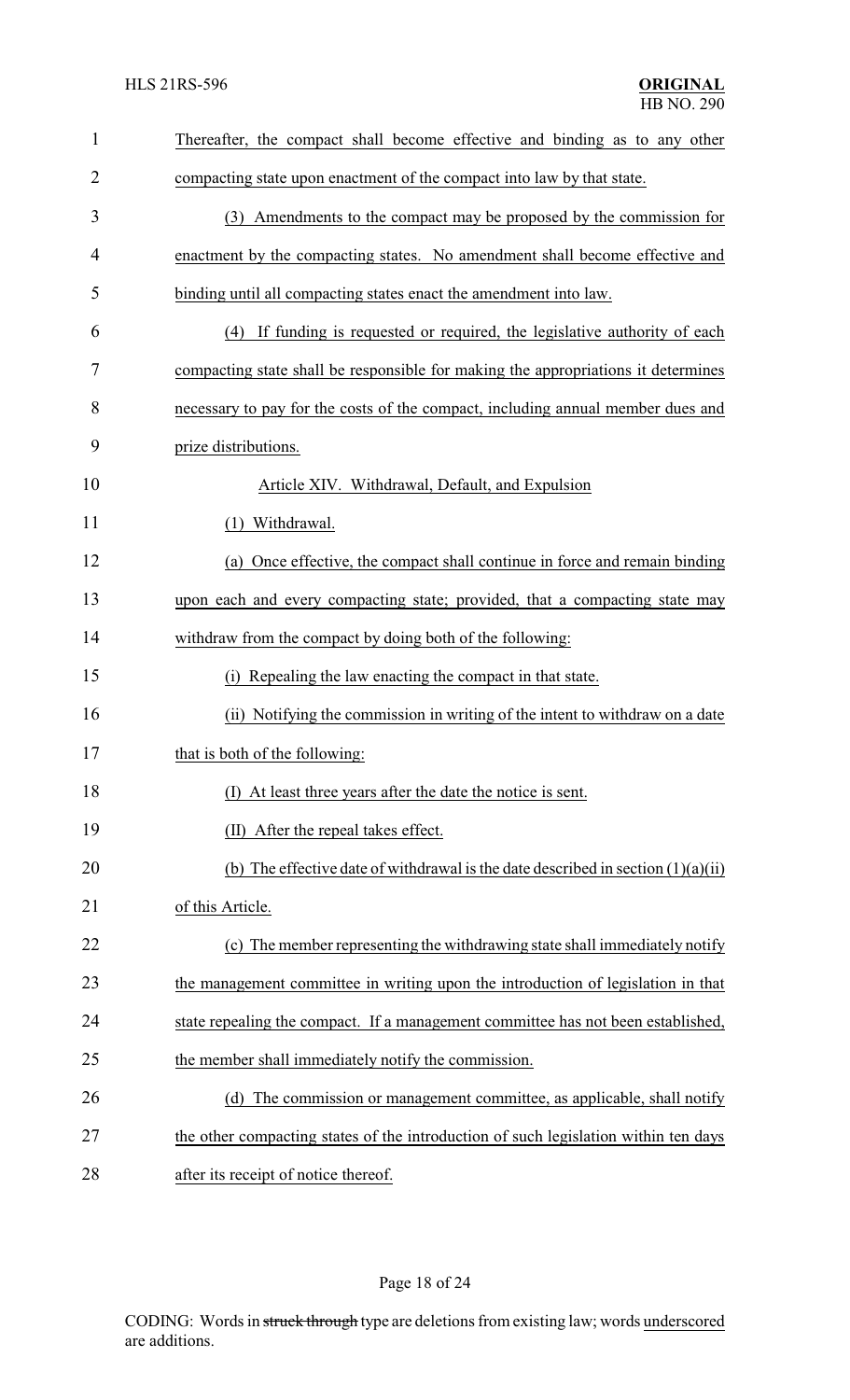| $\mathbf{1}$   | The withdrawing state is responsible for all obligations, duties, and<br>(e)               |  |
|----------------|--------------------------------------------------------------------------------------------|--|
| $\overline{2}$ | liabilities incurred through the effective date of withdrawal, including any               |  |
| 3              | obligations, the performance of which extend beyond the effective date of                  |  |
| $\overline{4}$ | withdrawal. The commission's actions shall continue to be effective and be given           |  |
| 5              | full force and effect in the withdrawing state.                                            |  |
| 6              | (f) Reinstatement following a state's withdrawal shall become effective upon               |  |
| 7              | the effective date of the subsequent enactment of the compact by that state.               |  |
| 8              | (2) Default.                                                                               |  |
| 9              | (a) If the commission determines that any compacting state has at any time                 |  |
| 10             | defaulted in the performance of any of its obligations or responsibilities under the       |  |
| 11             | compact or the commission's bylaws or rules, then, after notice and hearing as set         |  |
| 12             | forth in the bylaws, all rights, privileges, and benefits conferred by this compact on     |  |
| 13             | the defaulting state shall be suspended from the effective date of default as fixed by     |  |
| 14             | the commission. The grounds for default include failure of a compacting state to           |  |
| 15             | perform its obligations or responsibilities, and any other grounds designated in           |  |
| 16             | commission rules. The commission shall immediately notify the defaulting state in          |  |
| 17             | writing of the suspension pending cure of the default. The commission shall                |  |
| 18             | stipulate the conditions and the time period within which the defaulting state shall       |  |
| 19             | cure its default. If the defaulting state fails to cure the default within the time period |  |
| 20             | specified by the commission, the defaulting state shall be expelled from the compact       |  |
| 21             | and all rights, privileges, and benefits conferred by the compact shall be terminated      |  |
| 22             | from the effective date of the expulsion. Any state that is expelled from the compact      |  |
| 23             | shall be liable for any cure prize or prizes for three years after its removal. The        |  |
| 24             | commission shall also take appropriate legal action to ensure that any compacting          |  |
| 25             | state that withdraws from the compact remains liable for paying its responsibility         |  |
| 26             | towards a prize for a cure that was accepted while the compacting state was a              |  |
| 27             | member of the commission.                                                                  |  |
| 28             | The expelled state must reenact the compact in order to become a<br>(b)                    |  |
| 29             | compacting state.                                                                          |  |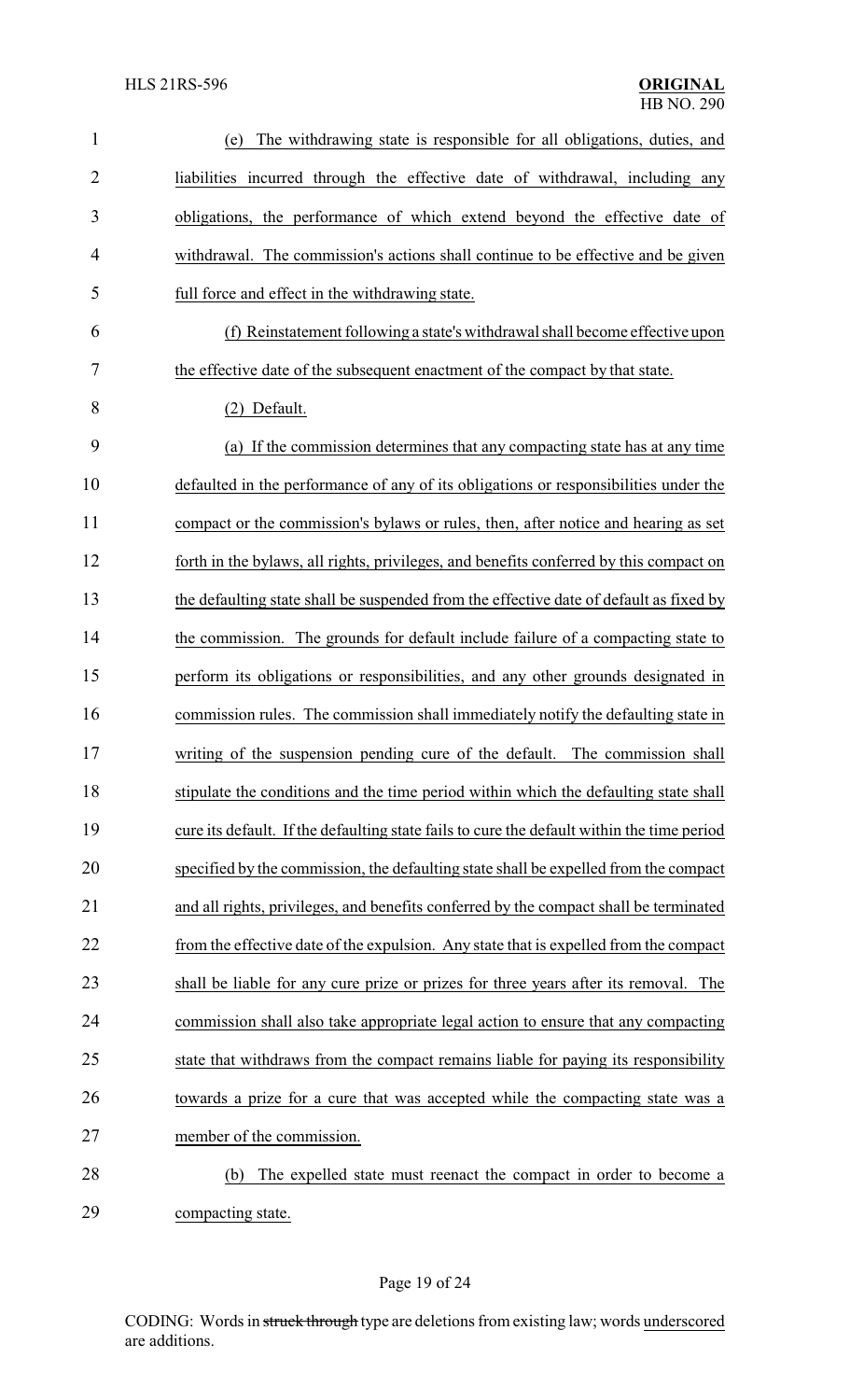| $\mathbf{1}$   | (3) Dissolution of Compact.                                                           |  |
|----------------|---------------------------------------------------------------------------------------|--|
| $\overline{2}$ | (a) The compact dissolves effective upon the date of either of the following:         |  |
| 3              | The withdrawal or expulsion of a compacting state, which withdrawal or<br>(i)         |  |
| $\overline{4}$ | expulsion reduces membership in the compact to one compacting state.                  |  |
| 5              | (ii) The commission votes to dissolve the compact.                                    |  |
| 6              | (b) Upon the dissolution of the compact, the compact becomes null and void            |  |
| 7              | and shall be of no further force or effect, and the business and affairs of the       |  |
| 8              | commission shall be wound up and any surplus funds shall be distributed in            |  |
| 9              | accordance with the commission's bylaws, provided, that the commission shall pay      |  |
| 10             | all outstanding prizes awarded before the dissolution of the compact, as well as any  |  |
| 11             | other outstanding debts and obligations incurred during the existence of the compact. |  |
| 12             | Any unawarded funds donated to be a part of a prize shall be returned to the donor,   |  |
| 13             | along with any interest earned on the amount.                                         |  |
| 14             | Article XV. Severability and Construction                                             |  |
| 15             | The provisions of the compact shall be severable; and if any phrase,<br>(1)           |  |
| 16             | clause, sentence, or provision is deemed unenforceable, the remaining provisions of   |  |
| 17             | the compact shall be enforceable                                                      |  |
| 18             | (2) The provisions of the compact shall be liberally construed to effectuate          |  |
| 19             | its purposes.                                                                         |  |
| 20             | Article XVI. Binding Effect of Compact and Other Laws                                 |  |
| 21             | (1) Other Laws: Nothing herein prevents the enforcement of any other law              |  |
| 22             | of a compacting state, except as provided in section $(2)(b)$ of this Article.        |  |
| 23             | (2) Binding Effect of the Compact.                                                    |  |
| 24             | (a) All lawful actions of the commission, including all commission rules, are         |  |
| 25             | binding upon the compacting states.                                                   |  |
| 26             | (b) All agreements between the commission and the compacting states are               |  |
| 27             | binding in accordance with their terms.                                               |  |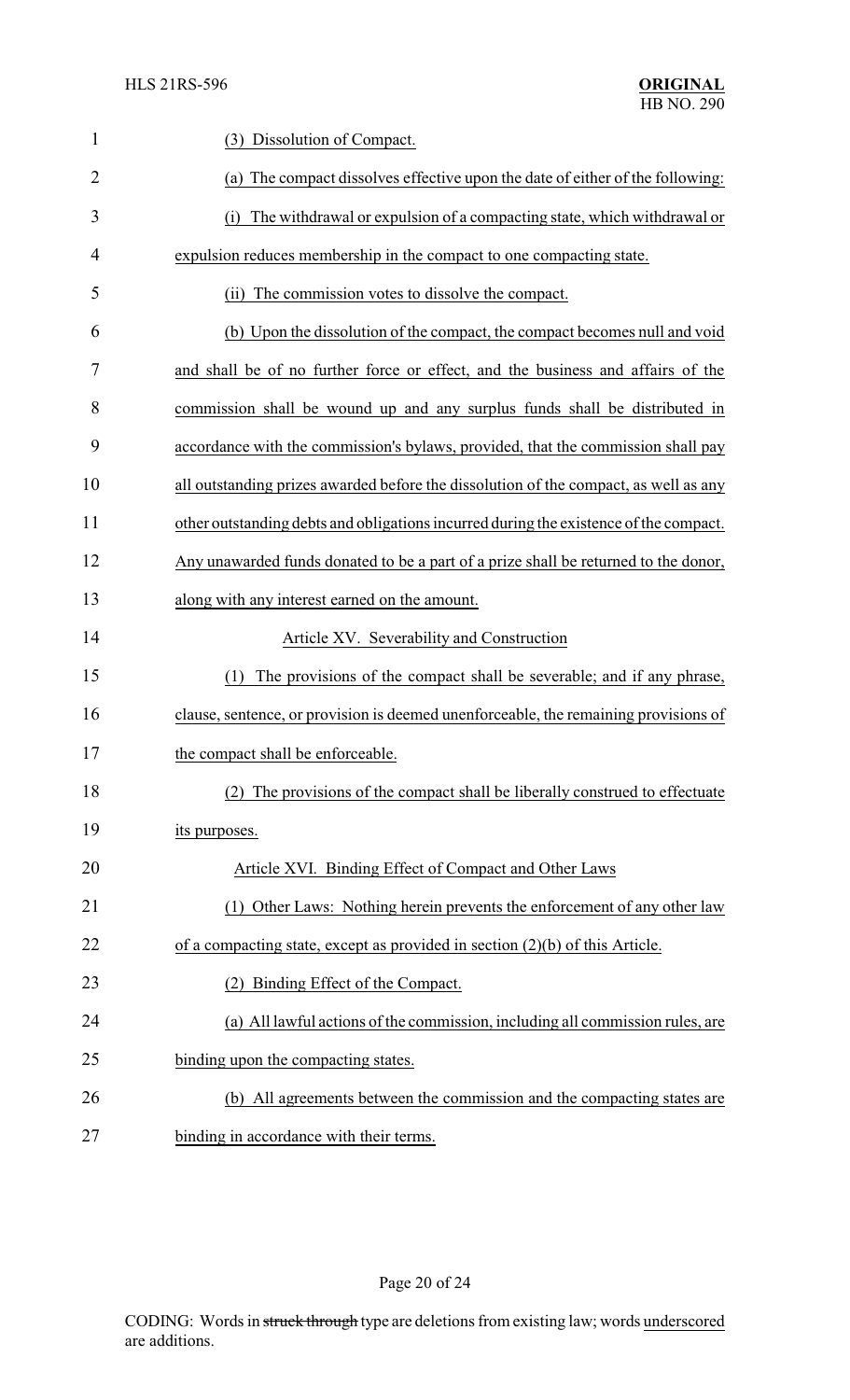| $\mathbf{1}$   | (c) Except to the extent authorized by the compacting state's constitution or,         |
|----------------|----------------------------------------------------------------------------------------|
| $\overline{2}$ | if constitutional authorization is not required, by other law of the compacting state, |
| 3              | such state, by entering into the compact does not:                                     |
| $\overline{4}$ | (i) Commit the full faith and credit or taxing power of the compacting state           |
| 5              | for the payment of prizes or other obligations under the compact.                      |
| 6              | Make prize payment responsibilities or other obligations under the<br>(ii)             |
| 7              | compact a debt of the compacting state.                                                |
| 8              | Upon the request of a party to a conflict over the meaning or<br>(d)                   |
| 9              | interpretation of commission actions, and upon a majority vote of the compacting       |
| 10             | states, the commission may issue advisory opinions regarding the meaning or            |
| 11             | interpretation in dispute.                                                             |
| 12             | (e) In the event any provision of the compact exceeds the constitutional               |
| 13             | limits imposed on any compacting state, the obligations, duties, powers or             |
| 14             | jurisdiction sought to be conferred by that provision upon the commission shall be     |
| 15             | ineffective as to that compacting state, and those obligations, duties, powers, or     |
| 16             | jurisdiction shall remain in the compacting state and shall be exercised by the agency |
| 17             | thereof to which those obligations, duties, powers, or jurisdiction are delegated by   |
| 18             | law in effect at the time the compact becomes effective.                               |

## DIGEST

The digest printed below was prepared by House Legislative Services. It constitutes no part of the legislative instrument. The keyword, one-liner, abstract, and digest do not constitute part of the law or proof or indicia of legislative intent. [R.S. 1:13(B) and 24:177(E)]

| HB 290 Original | 2021 Regular Session | Robert Owen |
|-----------------|----------------------|-------------|
|                 |                      |             |

**Abstract:** Joins Louisiana to the interstate compact known as the Solemn Covenant of the States to Award Prizes for Curing Diseases and provides for administration and functions of the compact.

Proposed law recognizes and enacts the Solemn Covenant of the States to Award Prizes for Curing Diseases, referred to hereafter as the "compact", and causes Louisiana to enter into the compact.

Proposed law provides that upon the enactment of the compact by six states, the compacting states shall establish the Solemn Covenant of States Commission, referred to hereafter as the "commission". Provides that the powers of the commission shall include all of the following: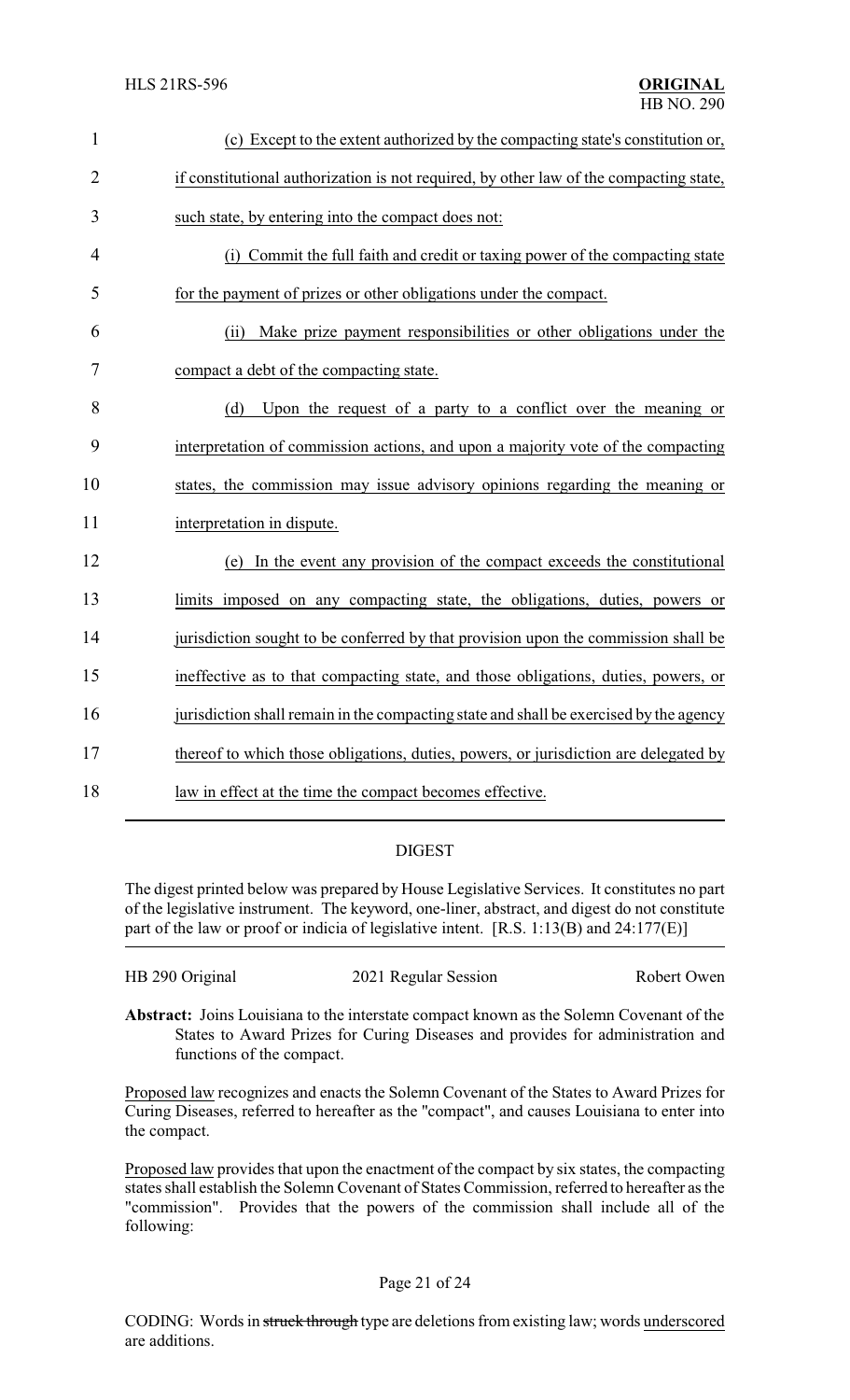- (1) To adopt bylaws and rules as required by the compact, which shall have the force and effect of law and shall be binding in the compacting states to the extent and in the manner provided in the compact.
- (2) To receive and review treatments and therapeutic protocols for the cure of disease submitted to the commission and to award prizes for submissions that meet the commission's standards for a successful cure treatment or therapeutic protocol.
- (3) To make widely available a cure treatment or therapeutic protocol upon a prize winner claiming a prize and transferring any intellectual property necessary for the manufacture and distribution of the cure in accordance with the compact.
- (4) To establish a selling price for the cure, which shall be not more than the expenses for the cure's manufacturing, distribution, licensing, and any other necessary governmental requirements for compacting states, orthose expenses plus any royalty fees, for noncompacting states.
- (5) In non-compacting states and foreign countries, to establish and collect royalty fees imposed on manufacturers, producers, and providers of any drug, serum, or other substance, device, or process used for a cure treatment or therapeutic protocol, for which a prize is awarded. Provides that the royalty fees shall, cumulatively, be not more than the estimated five-year savings in public health expenses for that state or country, as calculated by actuaries employed or contracted by the commission.
- (6) To do the following regarding the collected royalty fees:
	- (a) Pay or reimburse expenses related to the payment of a prize, which shall include employing or contracting actuaries to calculate annual taxpayer savings amounts in compacting states and payment of interest and other expenses related to a loan obtained in accordance with the compact.
	- (b) Annually disburse any amounts remaining after making payments or reimbursements under the compact as refunds to compacting states based on the percent of the state's prize obligation in relation to the total obligation amount of all compacting states.
- (7) To bring and prosecute legal proceedings or actions in its name.
- (8) To issue subpoenas requiring the attendance and testimony of witnesses and the production of evidence.
- (9) To establish and maintain offices.
- (10) To borrow, accept, or contract for personnel services, including personnel services from employees of a compacting state.
- (11) To hire employees, professionals, or specialists, and elect or appoint officers, and to fix their compensation, define their duties and give them appropriate authority to carry out the purposes of the compact, and determine their qualifications; and to establish the commission's personnel policies and programs relating to conflicts of interest, rates of compensation, and qualifications of personnel.
- (12) To accept any and all appropriate donations and grants of money, equipment, supplies, materials, and services, and to receive, utilize, and dispose of the same; provided that at all times the commission shall strive to avoid any appearance of impropriety.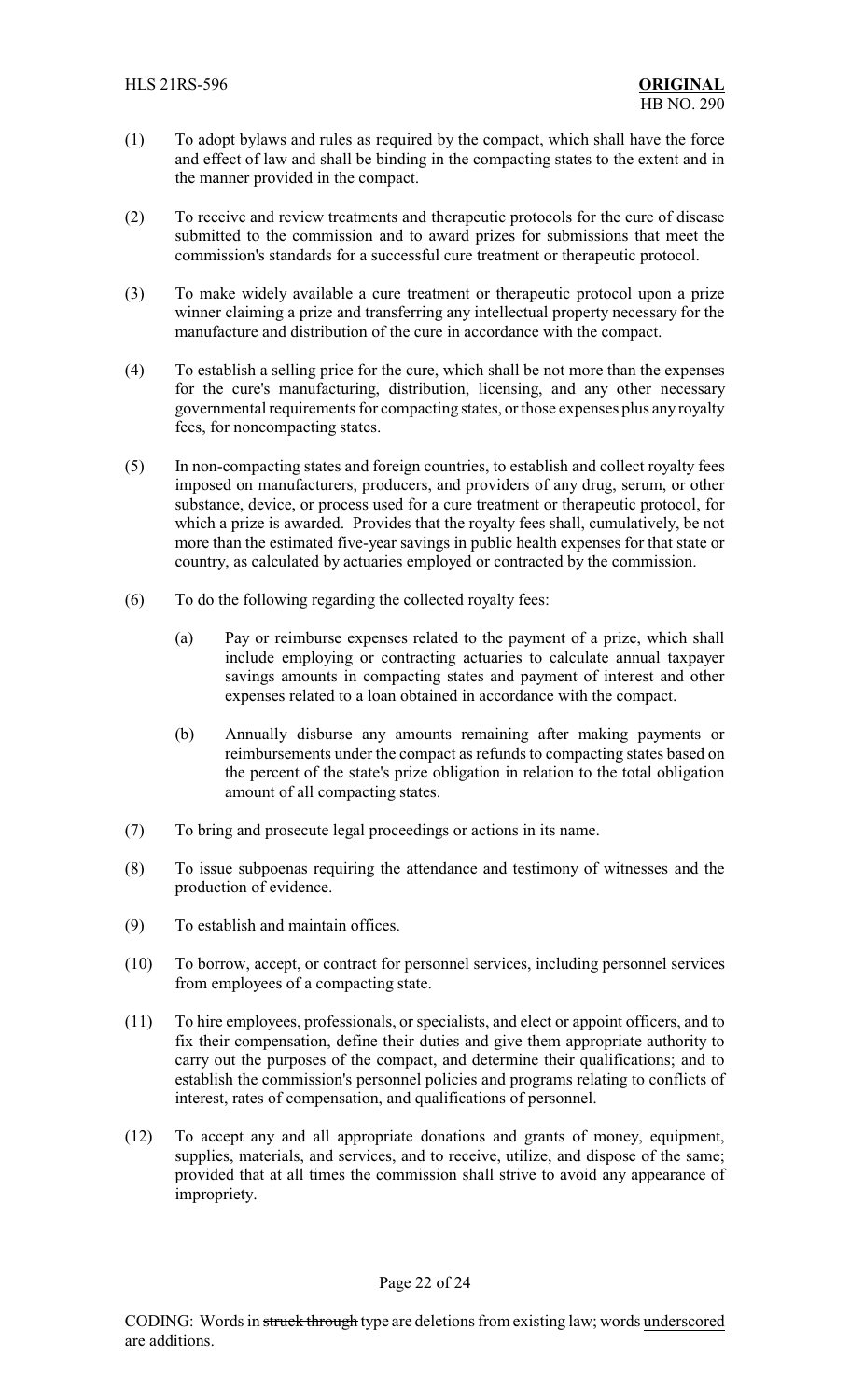- (13) To lease, purchase, or accept appropriate gifts or donations of, or otherwise to own, hold, improve, or use, any property; provided, that at all times the commission shall strive to avoid any appearance of impropriety.
- (14) To sell, convey, mortgage, pledge, lease, exchange, abandon, or otherwise dispose of any property.
- (15) To monitor compacting states for compliance with the commission's bylaws and rules.
- (16) To enforce compliance by compacting states with the commission's bylaws and rules.
- (17) To provide for dispute resolution among compacting states or between the commission and those who submit treatments and therapeutic protocols for the cure of disease for consideration.
- (18) To establish a budget and make expenditures.
- (19) To borrow money.
- (20) To appoint committees, includingmanagement, legislative, and advisorycommittees comprised of members, state legislators or their representatives, medical professionals, and such other interested persons as may be designated by the commission.
- (21) To establish annual membership dues for compacting states, which shall be used for daily expenses of the commission and not for interest or prize payments.
- (22) To adopt and use a corporate seal.
- (23) To perform such other functions as may be necessary or appropriate to achieve the purposes of the compact.

Proposed law provides relative to meetings, bylaws, finances, and records of the commission. Requires that the commission adopt rules to do the following:

- (1) Govern the methods, processes, and any other aspect of the research, creation, and testing of a treatment or therapeutic protocol for each disease for which a prize may be awarded.
- (2) Establish the criteria for defining and classifying the diseases for which prizes shall be awarded.

Proposed law requires that the commission adopt rules regarding prizes for curing diseases. Requires that such rules establish the following:

- (1) At least ten major diseases for which to create prizes.
- (2) The criteria a treatment or therapeutic protocol must meet in order to be considered a cure for any of the diseases for which a prize may be awarded.
- (3) The procedure for determining the diseases for which to award prizes, which includes the option to award prizes for more than ten diseases that meet the requisite criteria, if agreed to by two-thirds vote of the commission, and a requirement to update the list every three years.